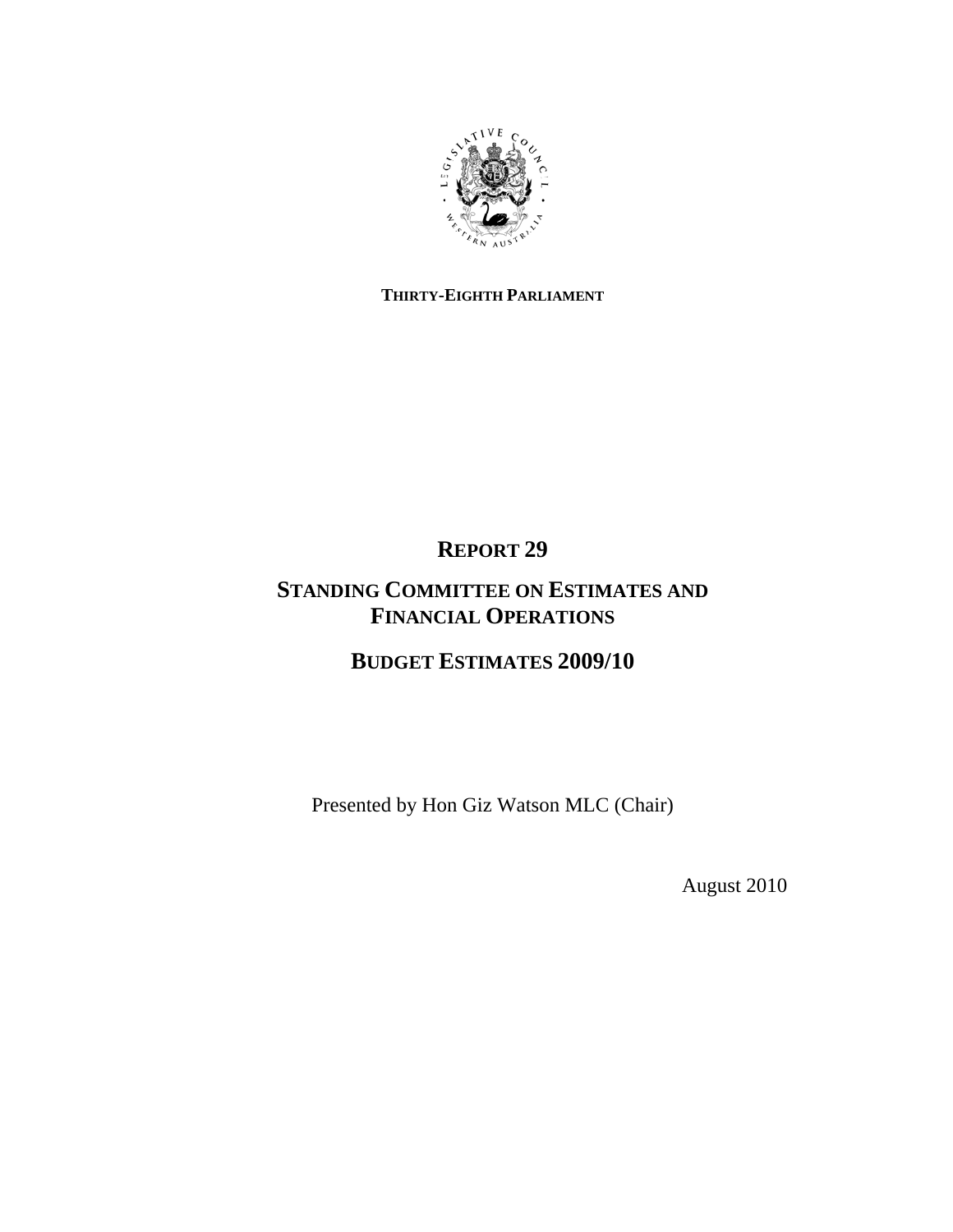## **STANDING COMMITTEE ON ESTIMATES AND FINANCIAL OPERATIONS**

#### **Date first appointed:**

30 June 2005

#### **Terms of Reference:**

The following is an extract from Schedule 1 of the Legislative Council Standing Orders:

#### "**2. Standing Committee on Estimates and Financial Operations**

- 2.1 An *Estimates and Financial Operations Committee* is established.
- 2.2 The Committee consists of 5 Members, 3 of whom shall be non-government Members.
- 2.3 The functions of the Committee are to consider and report on
	- (a) the estimates of expenditure laid before the Council each year;
	- (b) any matter relating to the financial administration of the State;
	- (c) any bill or other matter relating to the foregoing functions referred by the House;
	- (d) to consult regularly with the Auditor General and any person holding an office of a like character."

#### **Members as at the time of this inquiry:**

| Hon Giz Watson MLC (Chair)                                | Hon Ljiljanna Ravlich MLC     |
|-----------------------------------------------------------|-------------------------------|
| Hon Philip Gardiner MLC (Deputy Chair)                    | Hon Ken Travers MLC           |
| Hon Liz Behjat MLC                                        |                               |
| Staff as at the time of this inquiry:                     |                               |
| Lisa Peterson, Advisory Officer (General)                 | Renae Jewell, Committee Clerk |
| <b>Address:</b>                                           |                               |
| Parliament House, Perth WA 6000, Telephone (08) 9222 7222 |                               |
| lcco@parliament.wa.gov.au                                 |                               |
| Website: http://www.parliament.wa.gov.au                  |                               |
| ISBN 978-1-921634-45-1                                    |                               |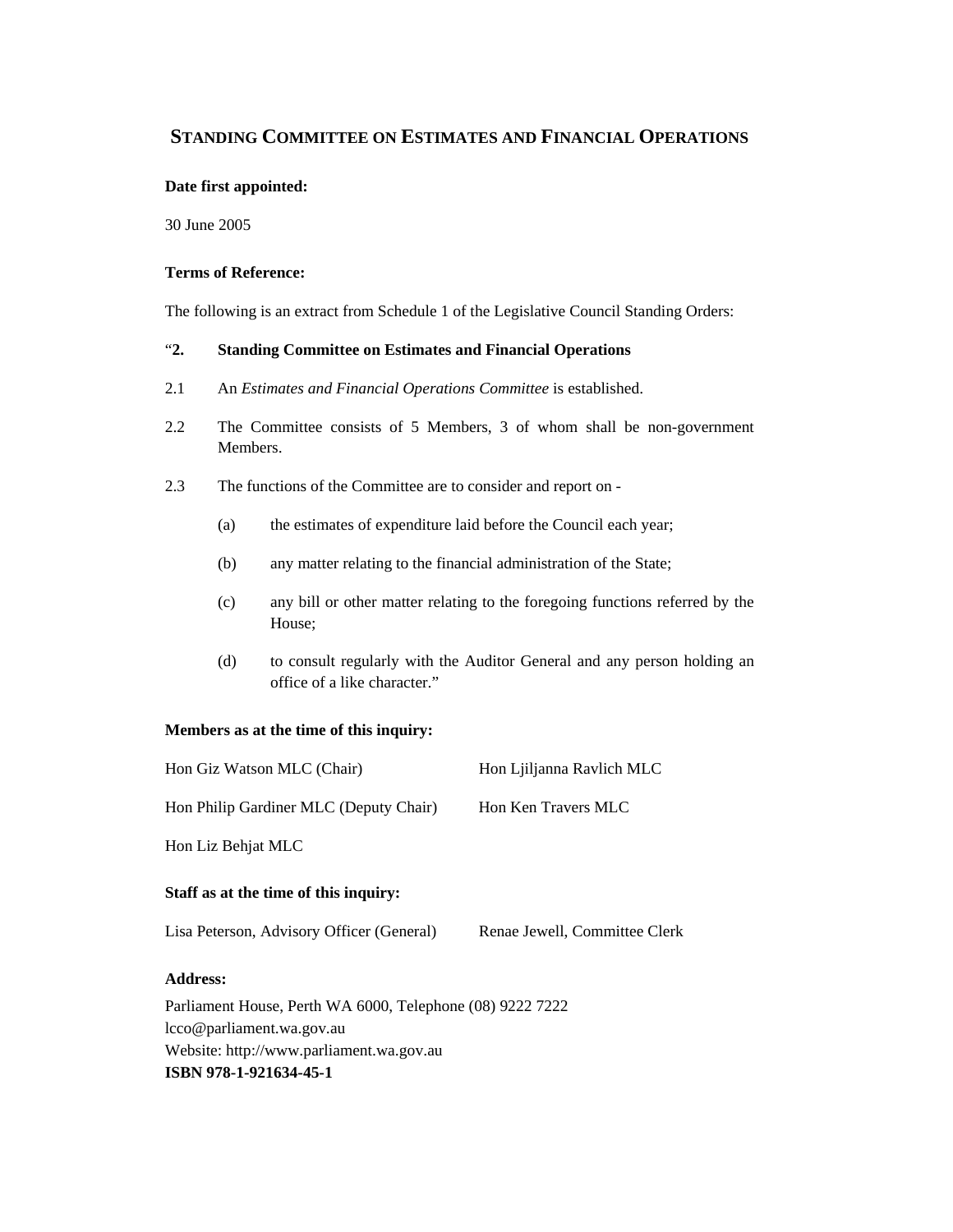| $\mathbf{1}$ |                                                                          |  |
|--------------|--------------------------------------------------------------------------|--|
|              |                                                                          |  |
|              |                                                                          |  |
| 2            |                                                                          |  |
|              |                                                                          |  |
|              |                                                                          |  |
|              |                                                                          |  |
|              |                                                                          |  |
|              |                                                                          |  |
|              |                                                                          |  |
|              |                                                                          |  |
|              |                                                                          |  |
|              | Department of Local Government (incl. Office of Multicultural Interests, |  |
|              |                                                                          |  |
|              |                                                                          |  |
|              |                                                                          |  |
|              |                                                                          |  |
|              | Department of Commerce (incl. Aboriginal Economic Development Unit and   |  |
|              |                                                                          |  |
|              |                                                                          |  |
|              |                                                                          |  |
|              |                                                                          |  |
|              |                                                                          |  |
|              |                                                                          |  |
|              |                                                                          |  |
|              |                                                                          |  |
|              |                                                                          |  |
|              |                                                                          |  |
|              |                                                                          |  |
|              |                                                                          |  |
|              |                                                                          |  |
|              |                                                                          |  |
|              |                                                                          |  |
|              |                                                                          |  |
|              |                                                                          |  |
|              |                                                                          |  |
|              |                                                                          |  |
|              |                                                                          |  |
|              |                                                                          |  |
|              |                                                                          |  |

# **CONTENTS**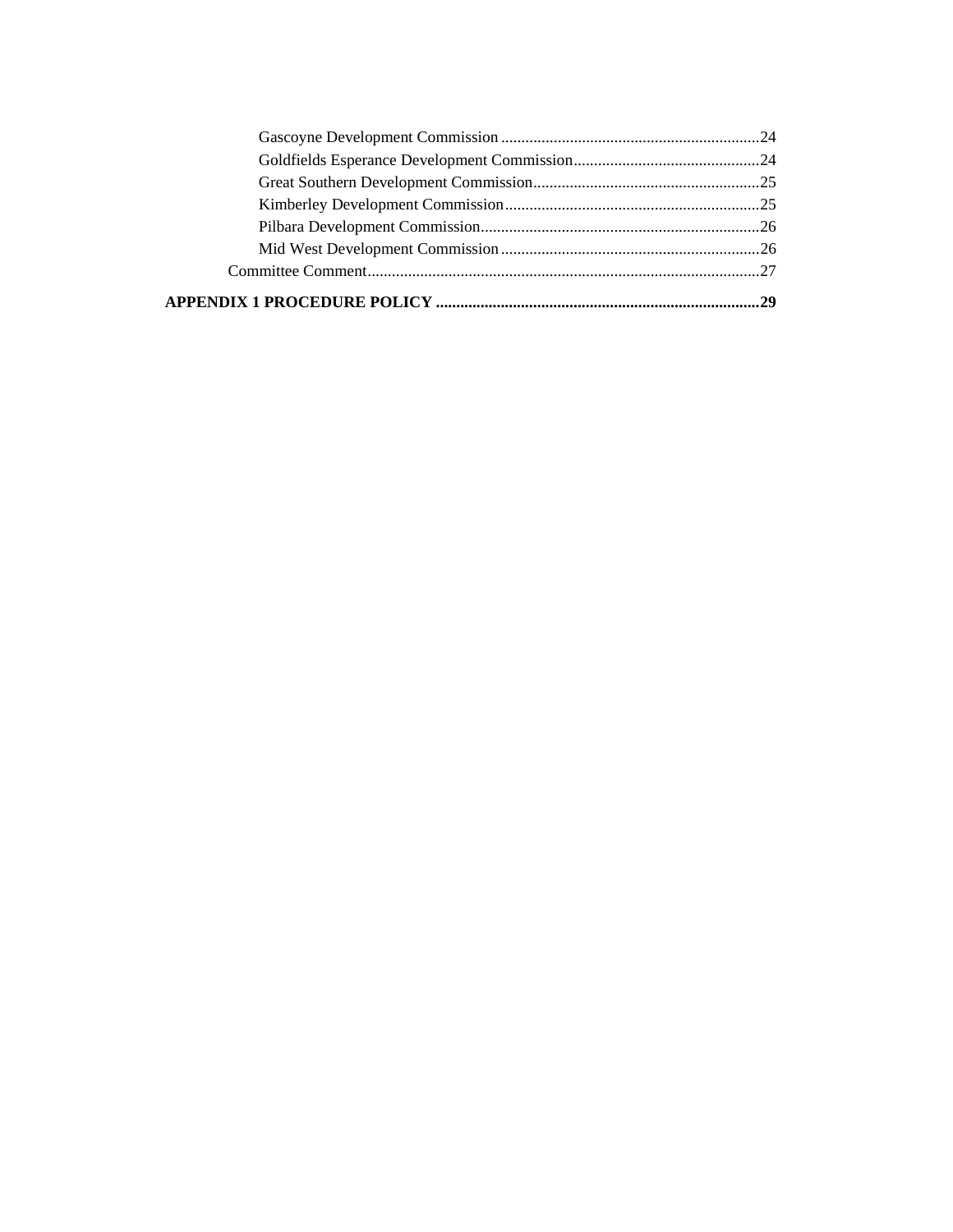## **REPORT OF THE STANDING COMMITTEE ON ESTIMATES AND FINANCIAL OPERATIONS**

#### **IN RELATION TO THE**

#### **BUDGET ESTIMATES 2009/10**

#### **1 REFERENCE AND PROCEDURE**

#### **The estimates of expenditure**

- 1.1 Government revenue goes into the Consolidated Account<sup>1</sup>, which is the major source of funding for the State public sector.<sup>2</sup> The 'estimates of expenditure' comprise the Appropriation (Consolidated Account) Bills and the supporting documentation (**Budget Papers**). These are presented to the Parliament on an annual basis in order that Government may access or 'appropriate' money from the Consolidated Account to fund expenditure by the Government over a given financial year.<sup>3</sup>
- 1.2 It is a function of the Estimates and Financial Operations Committee (**Committee**) to consider and report to the Legislative Council (**Council**) on the estimates of expenditure laid before the Council each year.<sup>4</sup>
- 1.3 This report relates to the Committee's Ongoing Hearings held in relation to the Budget Estimates for 2009/10.<sup>5</sup>

## **The Committee's approach**

- 1.4 The Committee adopted a Budget Estimates Hearings approach for this task as follows:
	- i) hearings held throughout the year (**Ongoing Hearings**); and
	- ii) hearings held soon after the Budget Papers are tabled in the Council, over one to three consecutive days (**Annual Hearings**).

 $\overline{a}$ 

<sup>1</sup> Subsequent to the assent of the *Financial Management Act 2006* on 21 December 2006, the Consolidated Fund is now called the Consolidated Account.

<sup>2</sup> The major revenue sources for the Western Australian Government include taxes, imposts, fines, rates, duties, royalties and Commonwealth Government grants: section 64, *Constitution Act 1889*, and section 8 of the *Financial Management Act 2006*.

<sup>3</sup> Section 72, *Constitution Act 1889*.

<sup>4</sup> Term of reference 2.3(a).

<sup>5</sup> The 2009/10 Budget Statements were tabled in the Legislative Council on 14 May 2009. The Appropriation (Consolidated Account) Capital 2009-10 Bill 2009 and the Appropriation (Consolidated Account) Recurrent 2009-10 Bill 2009 were assented to on 29 June 2009.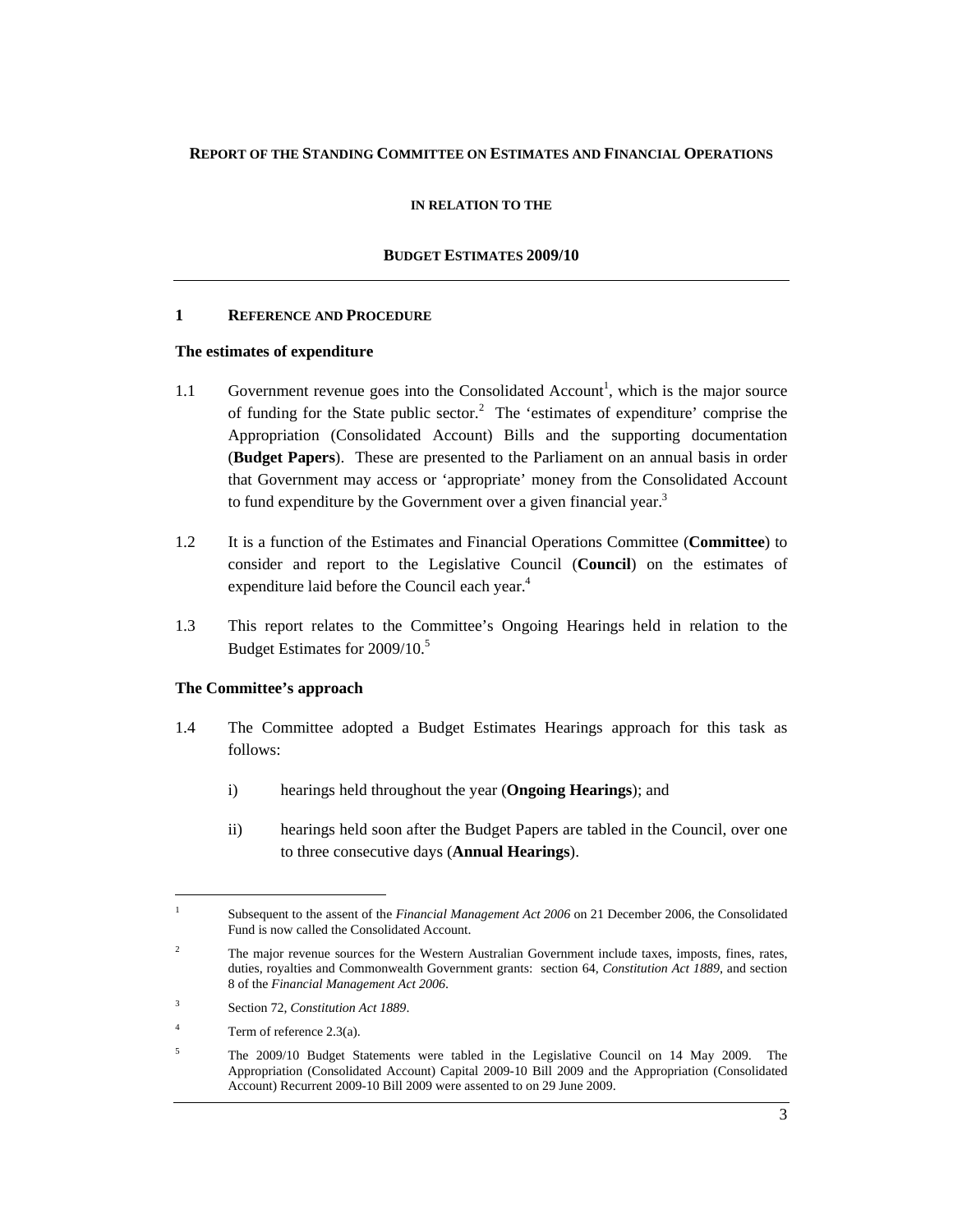#### *Estimates and Financial Operations Committee*

- 1.5 The Committee in 2005 commenced a program of ongoing estimates hearings throughout the year which is supplemented by a one day session of 'traditional' annual estimates hearings (concentrating solely on the contents of the Budget Papers) immediately following the tabling of the Budget Papers in the Council.
- 1.6 The hearings are intended to provide all Members of the Council (**Members**) with the opportunity to question a range of government departments and agencies invited to attend for the purpose of examining the estimates of expenditure for a given year.
- 1.7 The Committee's approach is aimed at ensuring that the estimates process is effective and worthwhile and that Members have adequate time and opportunity to question government departments and agencies.

## **2 ONGOING HEARINGS**

- 2.1 The Committee conducted Ongoing Hearings in relation to the 2009/10 Budget from June to December 2009.
- 2.2 To assist the Committee in determining which agencies to examine, the Committee corresponded with all Members. Forms were distributed to Members asking them to nominate the agencies they would like to appear.
- 2.3 The Committee received four responses nominating 37 different agencies to appear. Of these, 17 agencies were included in the Committee's program. Seven of the agencies nominated had been included in the Committee's Annual Hearings in relation to the 2009/10 Budget.
- 2.4 The Committee held Ongoing Hearings with 38 agencies. The agencies which the Committee heard from are listed in Table 1 below.

## **Table 1**

| <b>Date</b>  | Agency                                   |  |
|--------------|------------------------------------------|--|
| 29 June 2009 | <b>Waste Authority</b>                   |  |
|              | Office of the Auditor General            |  |
|              | Department of the Legislative Council    |  |
|              | <b>Parliamentary Services Department</b> |  |
| 27 July 2009 | Western Australia Police                 |  |
|              | Heritage Council of Western Australia    |  |

#### **2009/10 Budget Estimates Ongoing Hearings**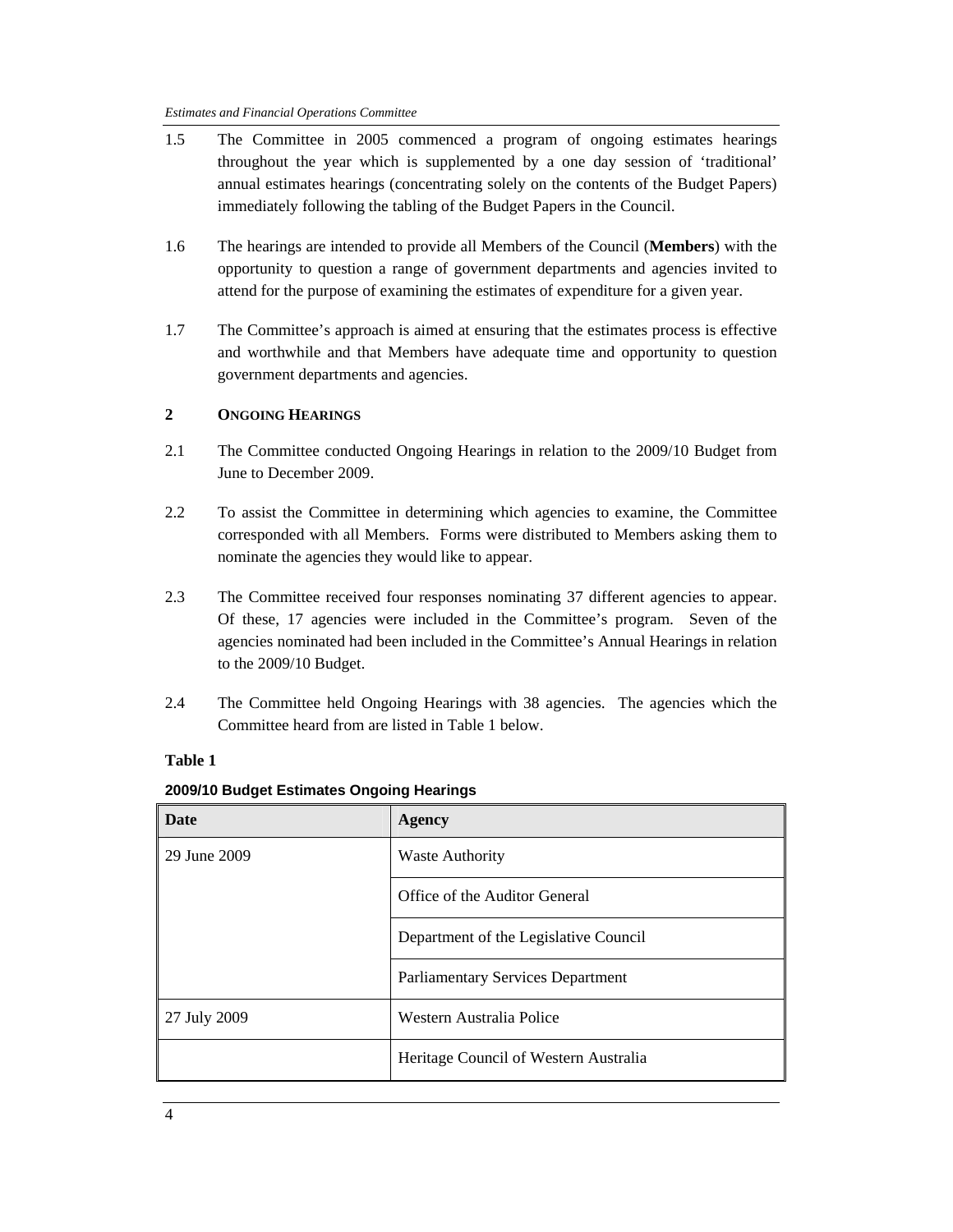TWENTY-NINTH REPORT

| <b>Date</b>      | <b>Agency</b>                                                                                                           |  |
|------------------|-------------------------------------------------------------------------------------------------------------------------|--|
|                  | Department of Local Government (incl. Office of<br>Multicultural Interests, Citizenship)                                |  |
| 28 July 2009     | <b>Public Transport Authority</b>                                                                                       |  |
|                  | Department of Corrective Services                                                                                       |  |
|                  | Department for Communities                                                                                              |  |
| 29 July 2009     | Department of Commerce (incl. Aboriginal Economic<br>Development Unit and Science, Innovation and Business<br>Division) |  |
|                  | <b>Small Business Development Corporation</b>                                                                           |  |
|                  | Housing Authority                                                                                                       |  |
|                  | <b>Building Management and Works</b>                                                                                    |  |
| 17 August 2009   | Tourism Western Australia                                                                                               |  |
| 3 September 2009 | Fremantle Port Authority                                                                                                |  |
|                  | <b>Broome Port Authority</b>                                                                                            |  |
|                  | <b>Bunbury Port Authority</b>                                                                                           |  |
|                  | Dampier Port Authority                                                                                                  |  |
|                  | <b>Esperance Port Authority</b>                                                                                         |  |
|                  | <b>Albany Port Authority</b>                                                                                            |  |
|                  | <b>Geraldton Port Authority</b>                                                                                         |  |
|                  | Port Hedland Port Authority                                                                                             |  |
| 7 September 2009 | Office of the Information Commissioner                                                                                  |  |
|                  | <b>Rottnest Island Authority</b>                                                                                        |  |
|                  | Department of Sport and Recreation                                                                                      |  |
|                  | Department of State Development                                                                                         |  |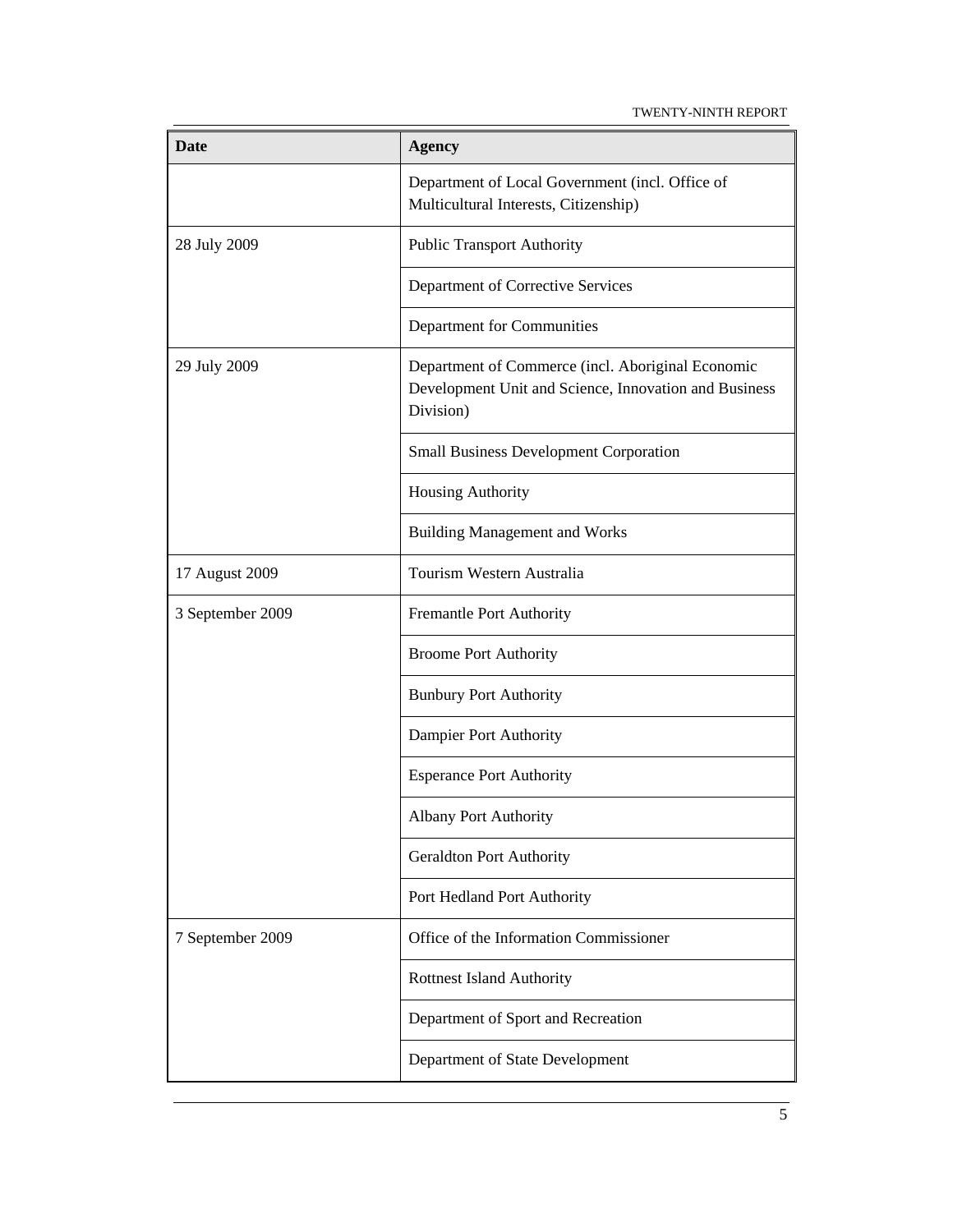*Estimates and Financial Operations Committee* 

| <b>Date</b>       | <b>Agency</b>                                |  |
|-------------------|----------------------------------------------|--|
|                   | Department of Indigenous Affairs             |  |
| 21 September 2009 | Department of Premier and Cabinet            |  |
| 12 October 2009   | Peel Development Commission                  |  |
|                   | South West Development Commission            |  |
| 9 November 2009   | <b>Public Sector Commission</b>              |  |
| 2 December 2009   | Gascoyne Development Commission              |  |
|                   | Goldfields Esperance Development Commission  |  |
|                   | <b>Great Southern Development Commission</b> |  |
|                   | <b>Kimberley Development Commission</b>      |  |
| 4 December 2009   | Pilbara Development Commission               |  |
|                   | Mid West Development Commission              |  |
|                   |                                              |  |

- 2.5 The Committee observed a Procedure Policy for the conduct of the hearings. The Procedure Policy is attached at **Appendix 1**.
- 2.6 All Members were notified of the hearings and invited to participate.
- 2.7 All of the hearings were public and the proceedings were recorded by *Hansard*. Full transcripts of the evidence taken at the hearings can be found at the Committee's web page.<sup>6</sup>

## **Questions on notice**

- 2.8 In accordance with the Procedure Policy, the Committee invited Members to submit questions on notice two weeks prior to a hearing. Responses to the questions were requested from the relevant Minister three days prior to the hearings. The answers were provided to the Members prior to the hearings.
- 2.9 During the Ongoing Hearings a number of questions were taken on notice.

 $\overline{a}$ 

<sup>6</sup> http://www.parliament.wa.gov.au/web/newwebparl.nsf/iframewebpages/Committees+-+Current (current at 17 August 2010).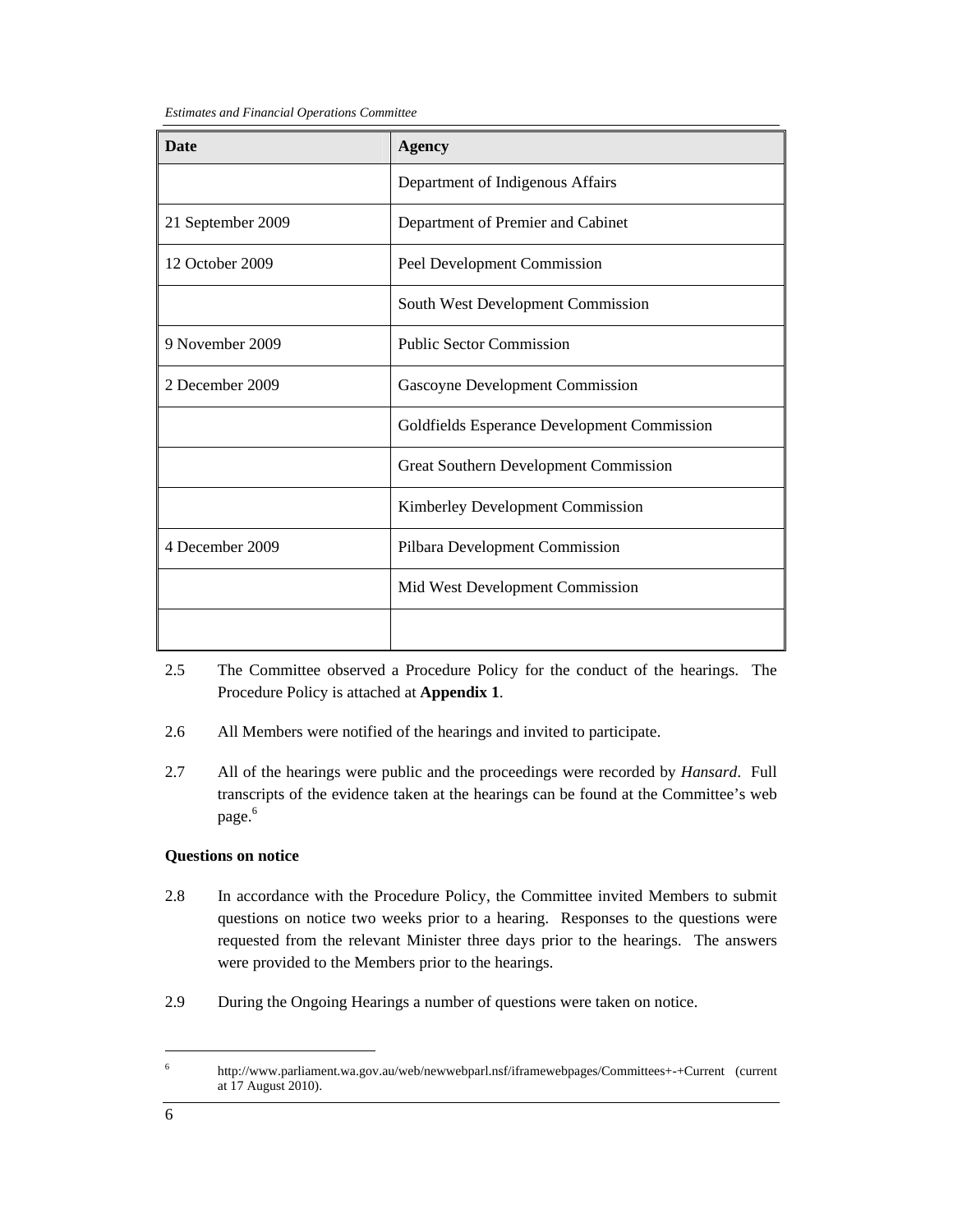- 2.10 Where any Member was unable to ask all their questions in the scheduled period, they were provided with the opportunity to submit those questions in writing at the end of the hearing.
- 2.11 Copies of the questions and answers can be found on the Committee's web page.<sup>7</sup>

#### **Issues raised at the hearings**

2.12 This section provides a point form summary of some of the subjects that were raised during the hearings. Refer to the transcripts of the evidence and supplementary information for a complete record of the hearings.<sup>8</sup>

#### *Waste Authority*

- staffing numbers
- landfill levy increase
- **State Waste Strategy**
- building and construction waste

#### *Office of the Auditor General*

- impact of the three per cent efficiency dividend
- current issues and risk factors of government
- audit and examination of the 'Royalties for Regions' program
- funding increased audit activity

## *Department of the Legislative Council*

- implementation of the electronic records document management system
- waste reduction (paper and electronics) and recycling

## *Parliamentary Services Department*

- additional cost pressures
- occupational safety and health audit, framework and policy development
- 7 Ibid.

 $\overline{a}$ 

8 Ibid.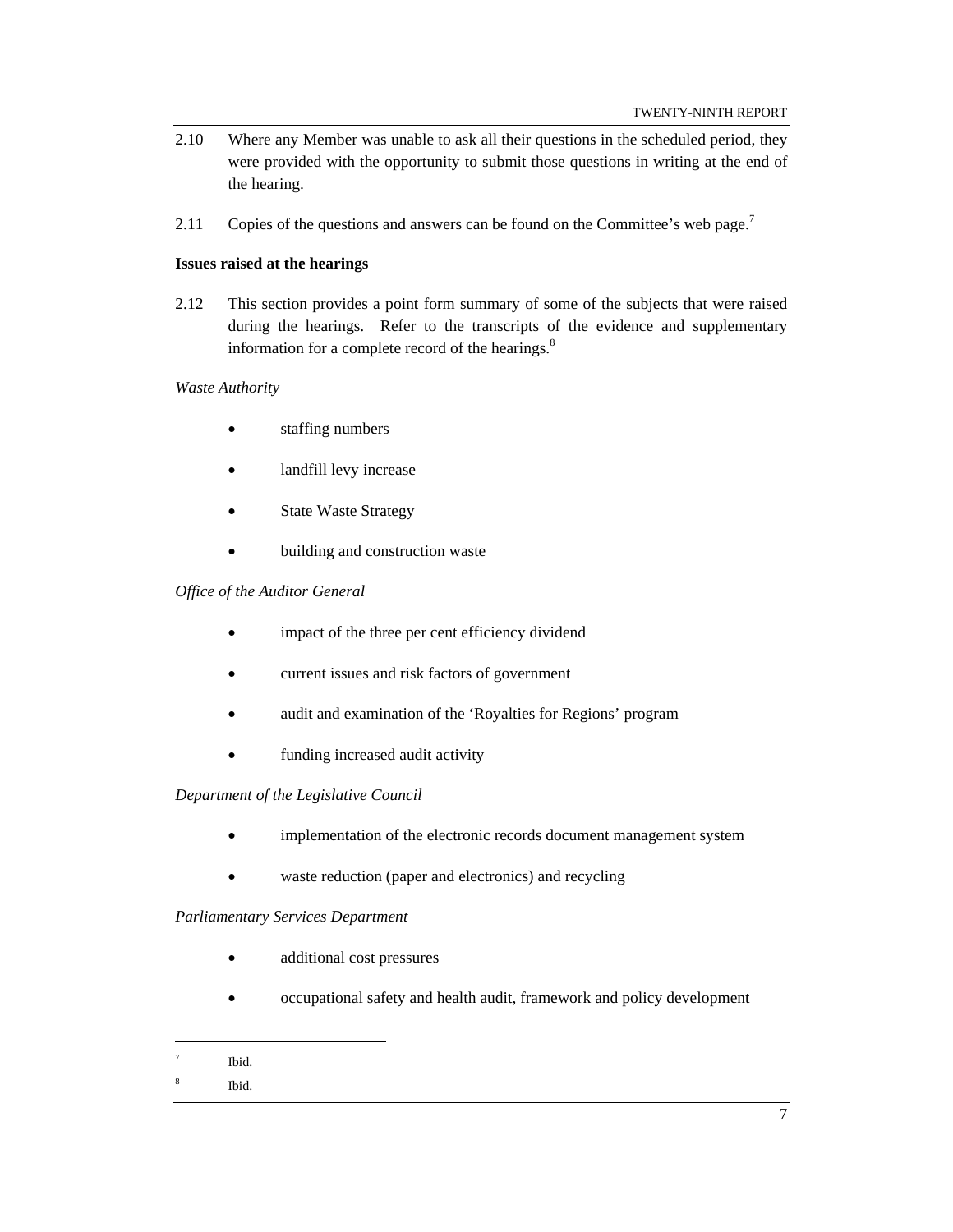- efficiency indicators
- cost of the two Houses of the Parliament sitting at the same time
- implementation of new phone system

#### *Western Australia Police*

- vehicle fleet number reduction
- motor cycle fleet number reduction
- use of auxiliary officers
- operational savings
- media and marketing budget
- expenditure in regional areas
- review of the Office of Crime Prevention
- youth anti-social behaviour
- cost of operation of hoon legislation
- police training for empty hand control and use of force
- use of taser guns
- compliance reporting
- impact of mandatory reporting of child sexual abuse
- review of the forensics unit
- district allowances
- cost recovery from police presence at special events
- use of closed-circuit television (CCTV) in the community crime prevention program

## *Heritage Council of Western Australia*

• allocation of grants scheme funding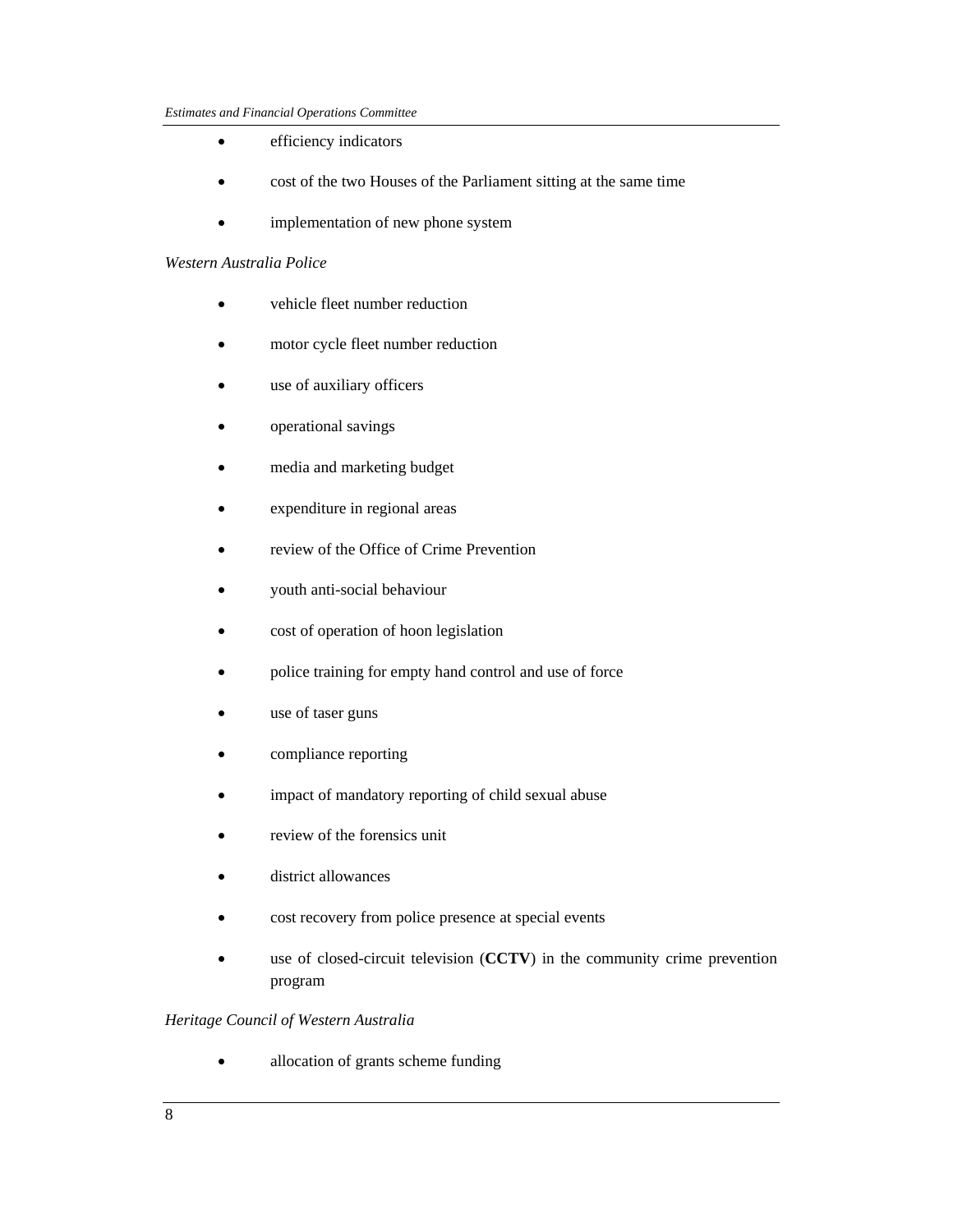- jurisdictional overlap of heritage matters
- wait list on the heritage register
- heritage tourism strategy
- funding for the town site at Cossack
- cost of assessments
- cost of assessments undertaken on The Cliffe

*Department of Local Government (incl. Office of Multicultural Interests, Citizenship)* 

- Country Local Government Fund
- initiatives to promote good governance in local government
- progress of the implementation of the local government reform strategy
- savings to achieve the three per cent efficiency dividend
- costs associated with the promotion and support of multiculturalism in Western Australia
- strategies to overcome barriers to equity experienced by culturally and linguistically diverse communities
- data collection in relation to racial vilification
- amalgamation of local governments
- regional groupings of local governments
- measurement of acceptance of multiculturalism in Western Australia
- investigations of local governments and councillors

#### *Public Transport Authority*

- bus driver safety
- security staff numbers and hours per week
- Nightrider bus service
- safety on the Armadale and Midland train lines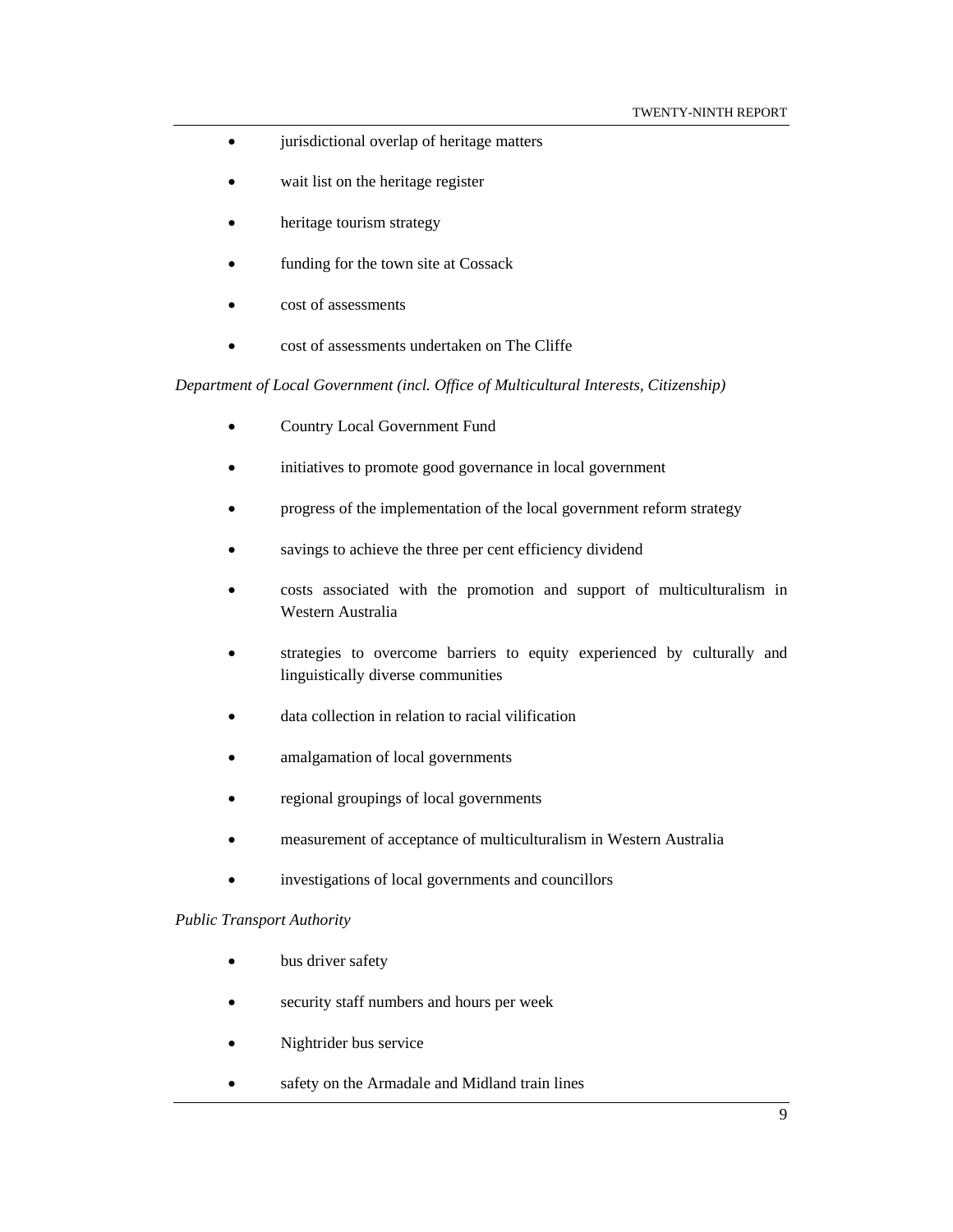- security incidents on buses
- cost of repairs due to vandalism
- CCTV on buses
- level of subsidy of public transport
- new and replacement buses
- extension of the railway line to Butler and Brighton
- deferment of the South Perth railway station
- seat belts on school buses in regional areas

## *Department of Corrective Services*

- changes with the creation of new hubs for juvenile justice offenders
- rationale for the location of the youth justice hub in Belmont
- absconding and escapee rates and recapture times
- recidivism rates
- completion of community service order rate
- secure vehicle replacement
- prisoner transport
- prisoner gratuity payments
- training of staff
- overcrowding in prisons
- implementation of the recommendations of the Price report 'A review of Structure and Service Delivery for the Community and Juvenile Justice Division'
- cost of imprisonment

## *Department for Communities*

• Redress WA scheme adjustment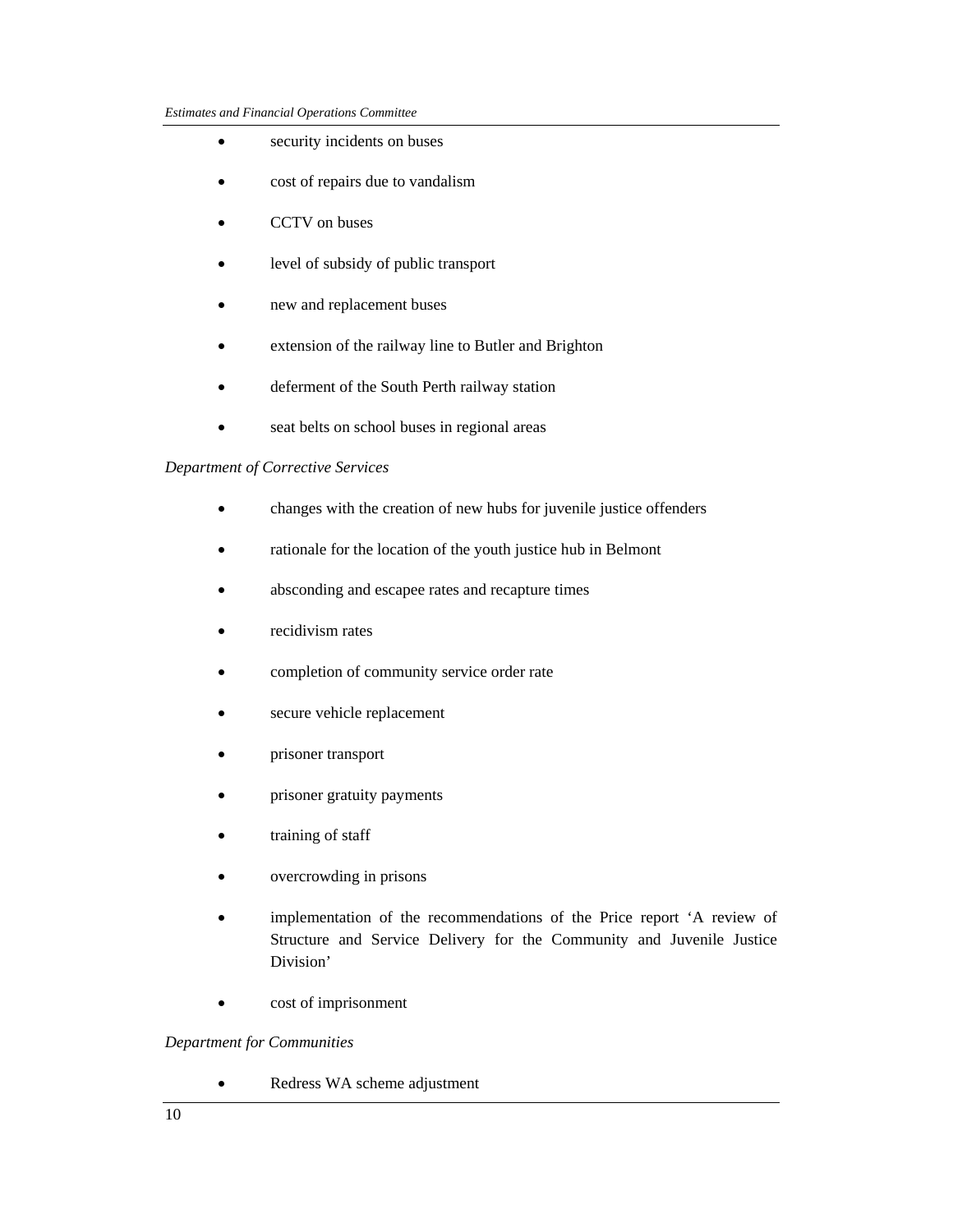- timeline for ConnectGroups newsletter and counselling project
- seniors cost of living rebate
- seniors security rebate funding
- savings to achieve the three per cent efficiency dividend
- rationalisation of structure and resources
- changes to advisory committees since September 2008
- vehicle fleet number reduction
- childcare regulations and the compliance with regulations
- review of the *Carers Recognition Act 2004*
- use of childcare licensing fees collected
- implementation of the recommendations of the review of the childcare regulations

*Department of Commerce (incl. Aboriginal Economic Development Unit and Science, Innovation and Business Division)* 

- discontinuation of the Aboriginal Economic Development Unit
- Indigenous arts commercialisation strategy
- Bentley Technology Park precinct project
- timeline for completion of the science review
- provision of broadband to the Kimberley and other remote regions
- provision of mobile network in regional areas
- provision of broadband in metropolitan areas
- impact of the three per cent efficiency dividend on the labour relations division
- impact of the three per cent efficiency dividend on the pay equity unit
- contribution of the Department to the Square Kilometre Array bid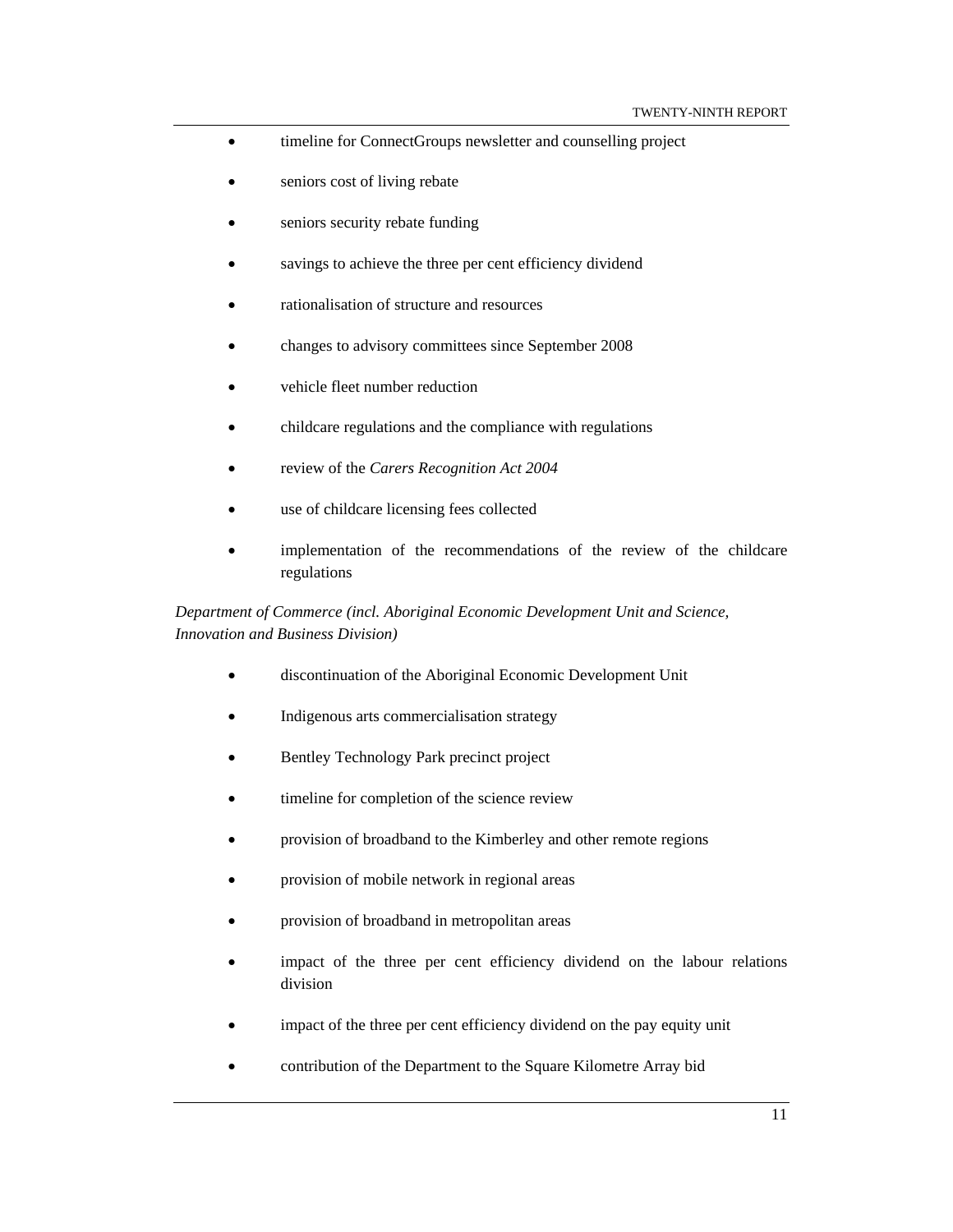- vehicle fleet number reduction
- funding for the International Centre for Radio Astronomy Research
- rationalisation of the WorkSafe division
- allocation of revenue generated from interest on the rental accommodation fund
- funding allocation for the Employment Law Centre

## *Small Business Development Corporation*

- withdrawal of funding from the small business centre in Belmont
- BizFit program
- measurement of client contact costs
- services provided by the Small Business Development Corporation to migrants
- cost and activities of the policy unit
- strategies to reduce the regulatory burden on the private sector
- role of the Small Business Development Corporation in the red-tape reduction group
- development of a specific Indigenous small business development program
- small business resilience program
- business migrant state sponsorship program
- support provided to small businesses after the closure of the Ravensthorpe nickel mine

## *Housing Authority*

- waiting list for public housing
- Homeswest housing vacancy rate
- remote aboriginal housing audit
- cost of repair of damage to public housing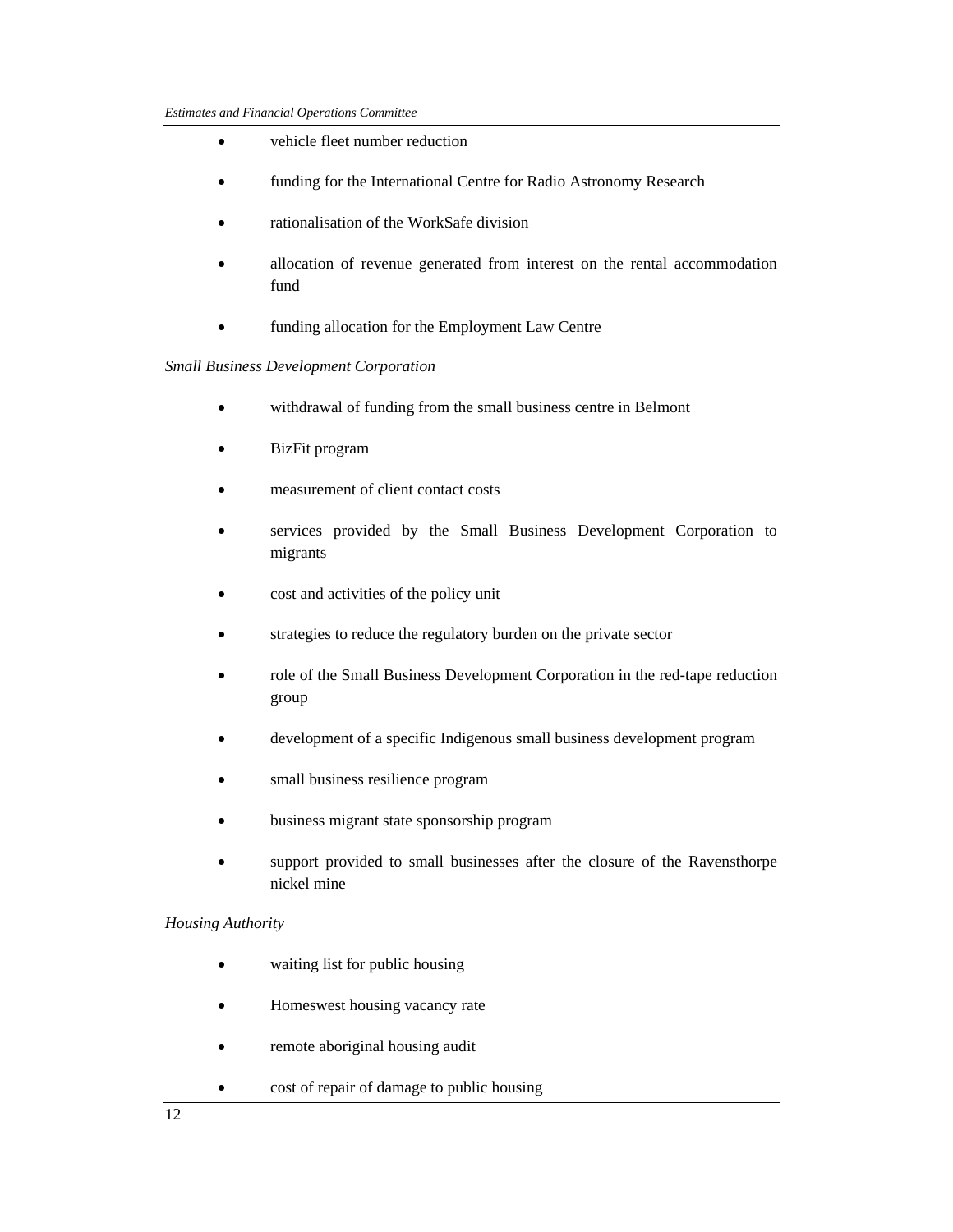- social housing density in a suburb/region
- types of social housing being built
- new government regional officer housing in rural and remote areas
- status of the building program for social dwellings
- Commonwealth-State housing agreement
- house and land sales by the Department
- location of social housing in the metropolitan area
- provision of crisis accommodation
- national rent affordability scheme

#### *Building Management and Works*

- changes made to Ministers' office accommodation
- relocation of government agencies' offices out of the central business district
- projects managed by the Strategic Projects Division
- strategic projects business case completion schedule
- strategies to prevent cost blowouts on capital works projects
- school building and maintenance program
- use of public-private partnerships for capital works projects
- strategic works management framework

## *Tourism Western Australia*

- number of tourists in Western Australia
- effectiveness of the "holiday at home" campaign
- downward trend in intrastate travel
- tourism industry roundtable
- training programs for the tourism and hospitality industry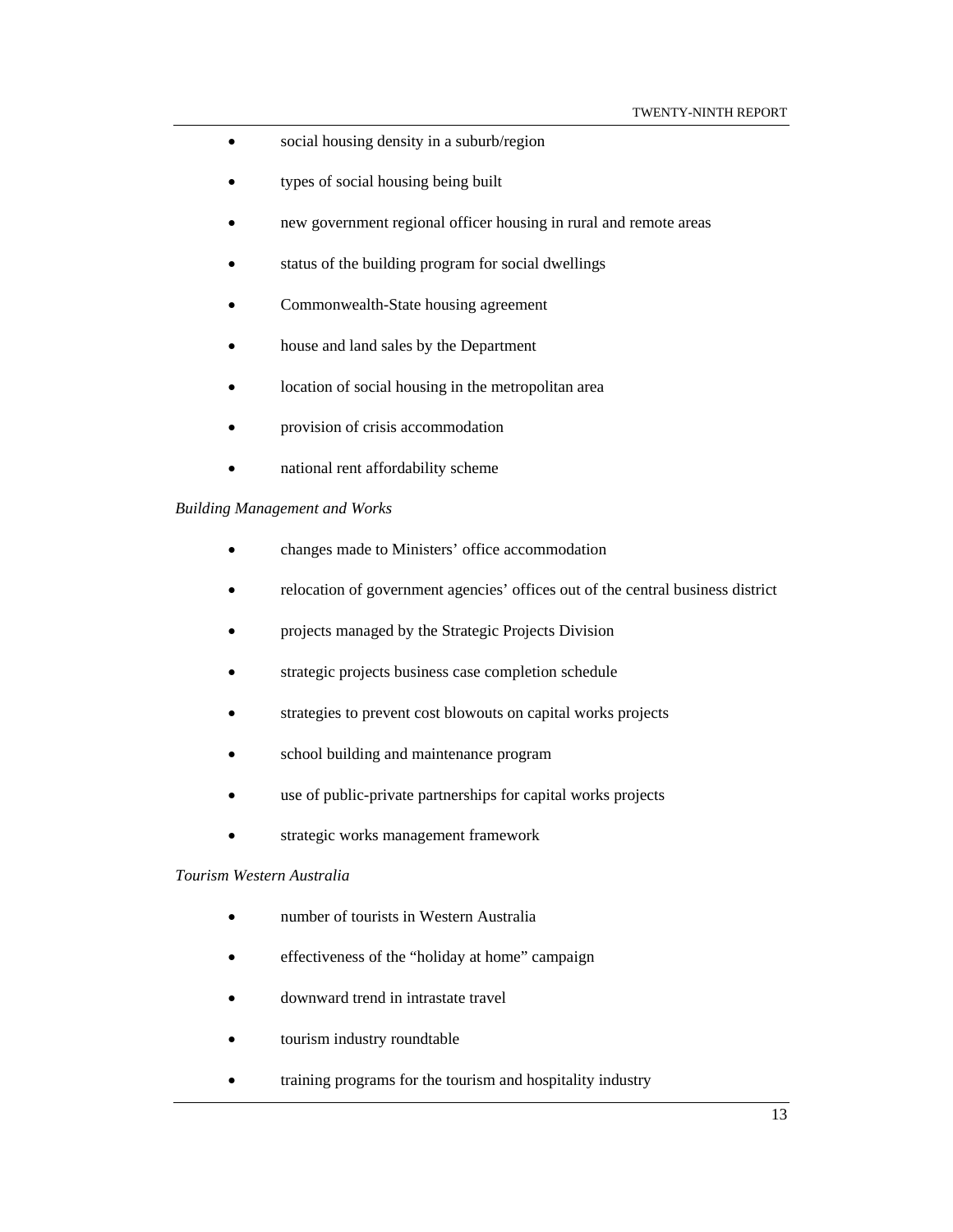- events hosted by Tourism WA
- measurement of the success of an event
- environmental impacts of the Red Bull Air Race
- offsetting events that have high carbon emissions
- anticipated impact on tourism in Broome and the Kimberley from the proposed Woodside gas hub
- number of ecotourism operators in the Kimberley
- events to be held in 2009/10, 2010/11, 2011/12 and 2012/13
- 'Royalties for Regions' fund spending on regional tourism
- funding allocation process for an event
- issues surrounding tourism accommodation development
- key efficiency indicators
- cost of internal operations/administrative costs
- monitoring of the environmental impacts of ecotourism
- impact of reduction in the destination marketing budget
- funding of regional tourism operators
- regional events scheme funding allocation

#### *Fremantle Port Authority*

- strategic development plan
- statement of corporate intent
- environment management plan
- method of determining dividend payable
- expected rate of return on investment
- allocation of \$250 million upgrade to the harbour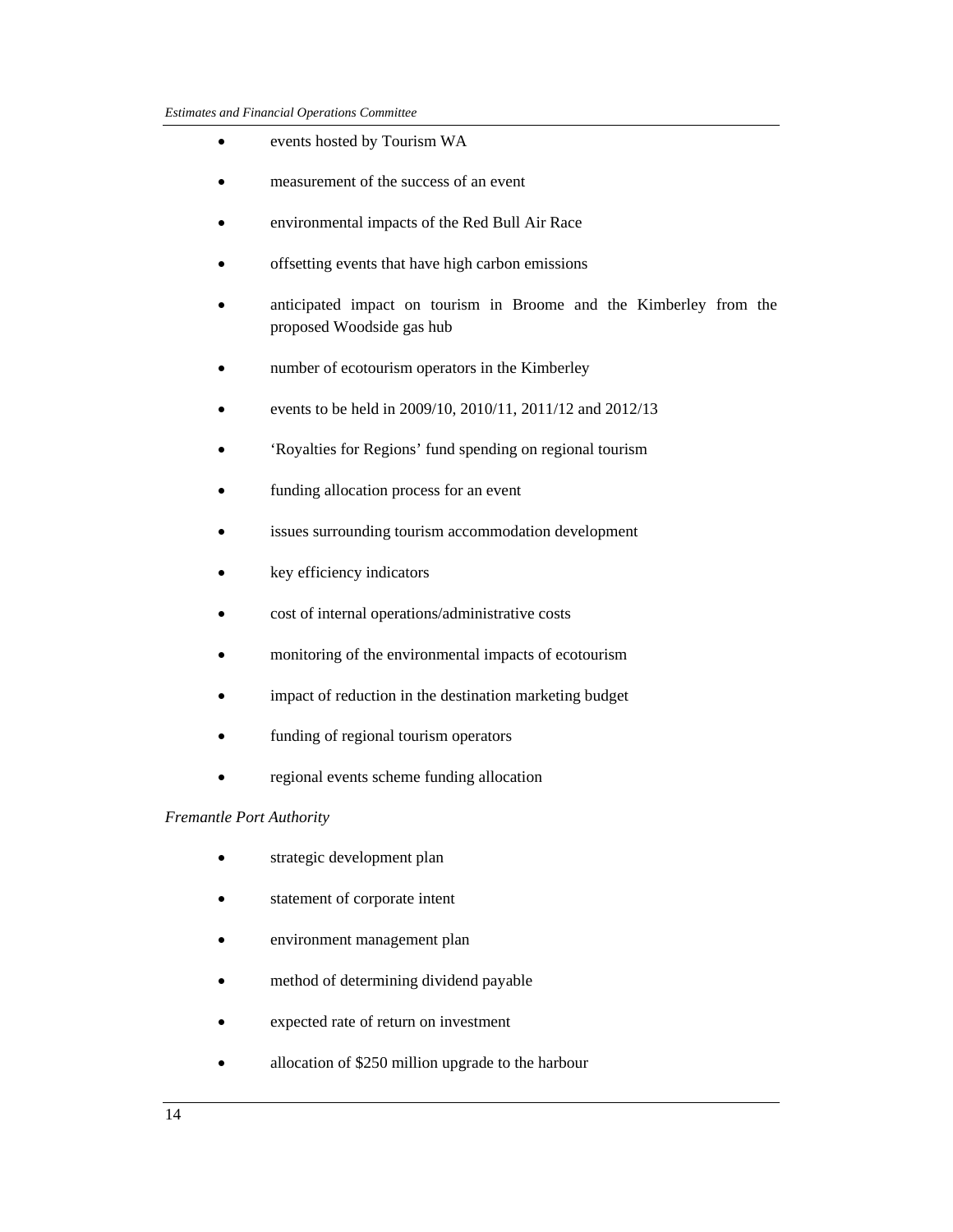- impact of deferral of the Kwinana bulk jetty extension
- impact of the delay in the road and rail projects for the Fremantle outer harbour
- Fremantle Ports Optimum Planning Group
- funding of the asset investment program
- number of apprentices and trainees

#### *Broome Port Authority*

- strategic development plan
- statement of corporate intent
- proposed Browse Basin development
- proposed James Price Point development
- activities of the Broome Port Authority
- adequacy of infrastructure to support future demand
- plans for land acquisition for the port
- impact of the projected increase in throughput at the port arising from the increase in oil and gas activity
- required hinterland projects for the port expansion

## *Bunbury Port Authority*

- strategic development plan
- statement of corporate intent
- proposed Perdaman project use of the port
- safety issues in relation to exports going through the port
- impact of proposed projects on the port

## *Dampier Port Authority*

• strategic development plan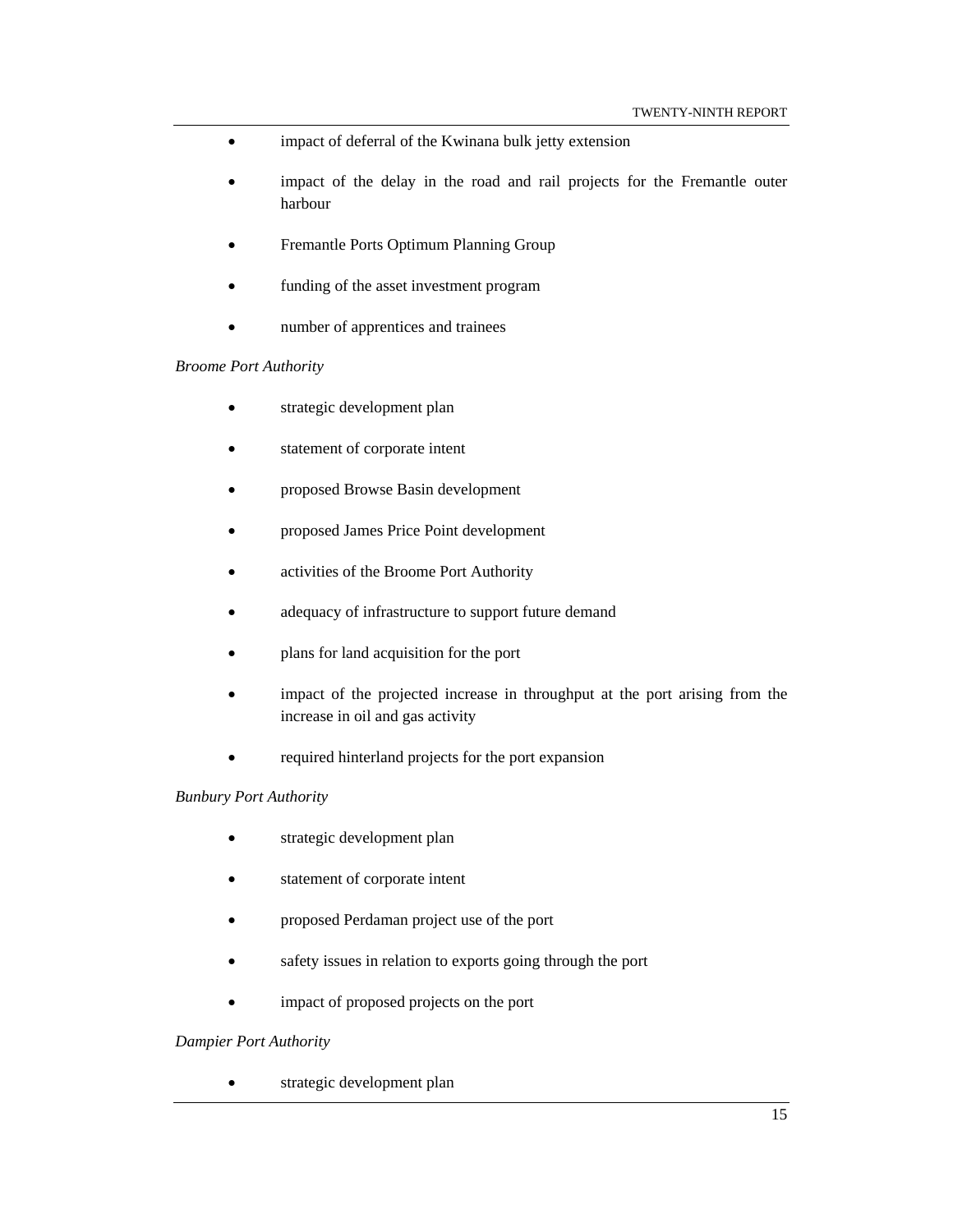- statement of corporate intent
- development issues and the pressures on the port
- hinterland projects required
- capital works
- cost of housing leased by the port
- dividend payable to the State
- asset investment in the port by the State
- rate of return on assets

## *Esperance Port Authority*

- strategic development plan
- statement of corporate intent
- increase in payments in lieu of local government rates
- capital works program
- upgrades to the port
- monitoring of dust emissions from nickel sulphide
- rate of return on investment
- trial of shipping containerised nickel

## *Albany Port Authority*

- strategic development plan
- statement of corporate intent
- overview of the operations of the port
- woodchip throughput
- storage capacity for woodchip
- risk and opportunities for the port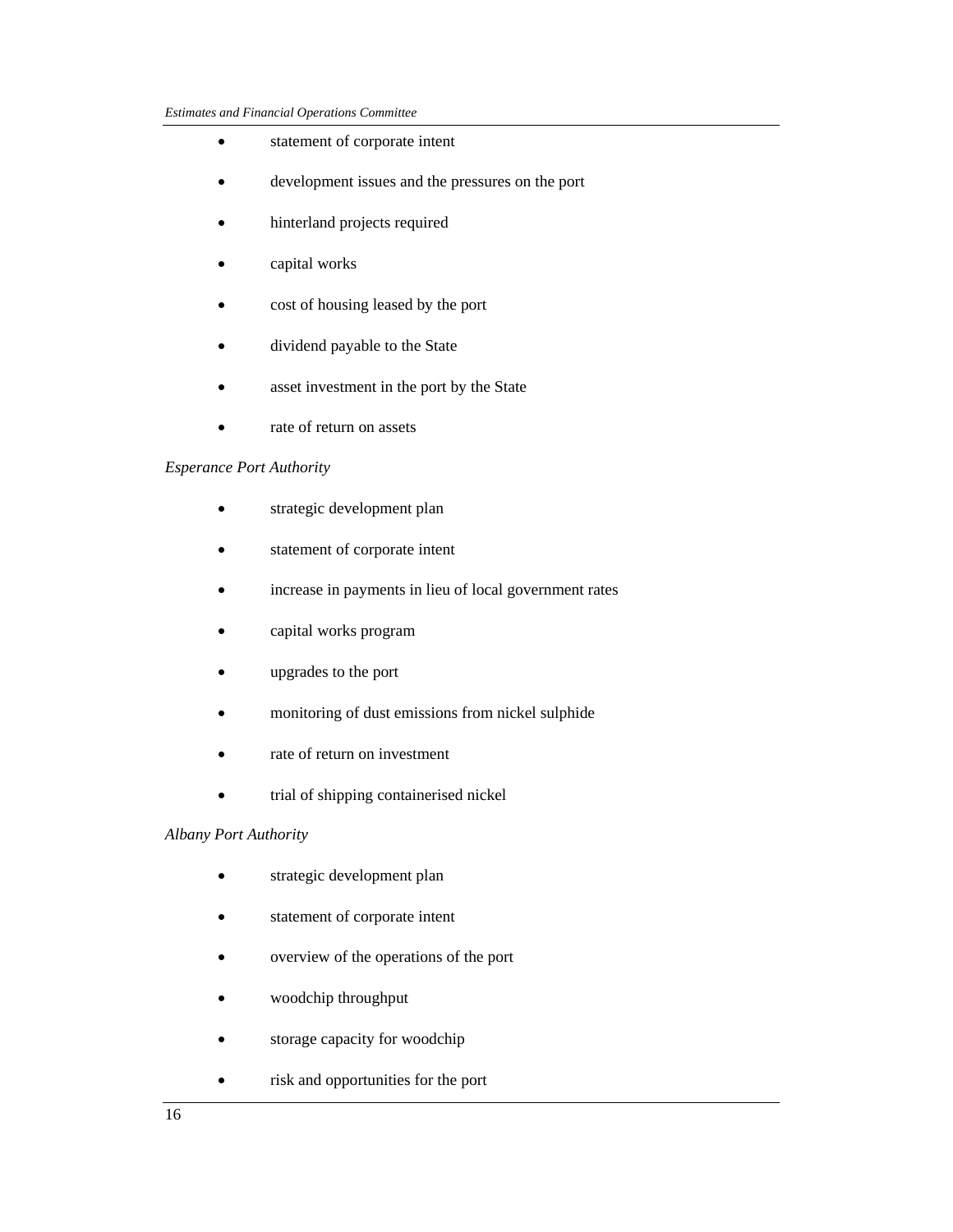- rate of return on assets
- rail enhancement rail access project
- proposed Grange iron ore project
- dredging

## *Geraldton Port Authority*

- strategic development plan
- statement of corporate intent
- cap on iron ore exports through the port
- Oakajee Port development
- wheat shipment
- rate of return on assets
- dividend payable to the State

## *Port Hedland Port Authority*

- strategic development plan
- statement of corporate intent
- shipping capacity of the port
- works to the Utah Point berth
- funding arrangement for South West Creek
- dredging at the port
- upgrade and rerouting of Great Northern Highway
- works on the outer harbour
- rate of return on assets

## *Office of the Information Commissioner*

• operation of the *Freedom of Information Act 1992*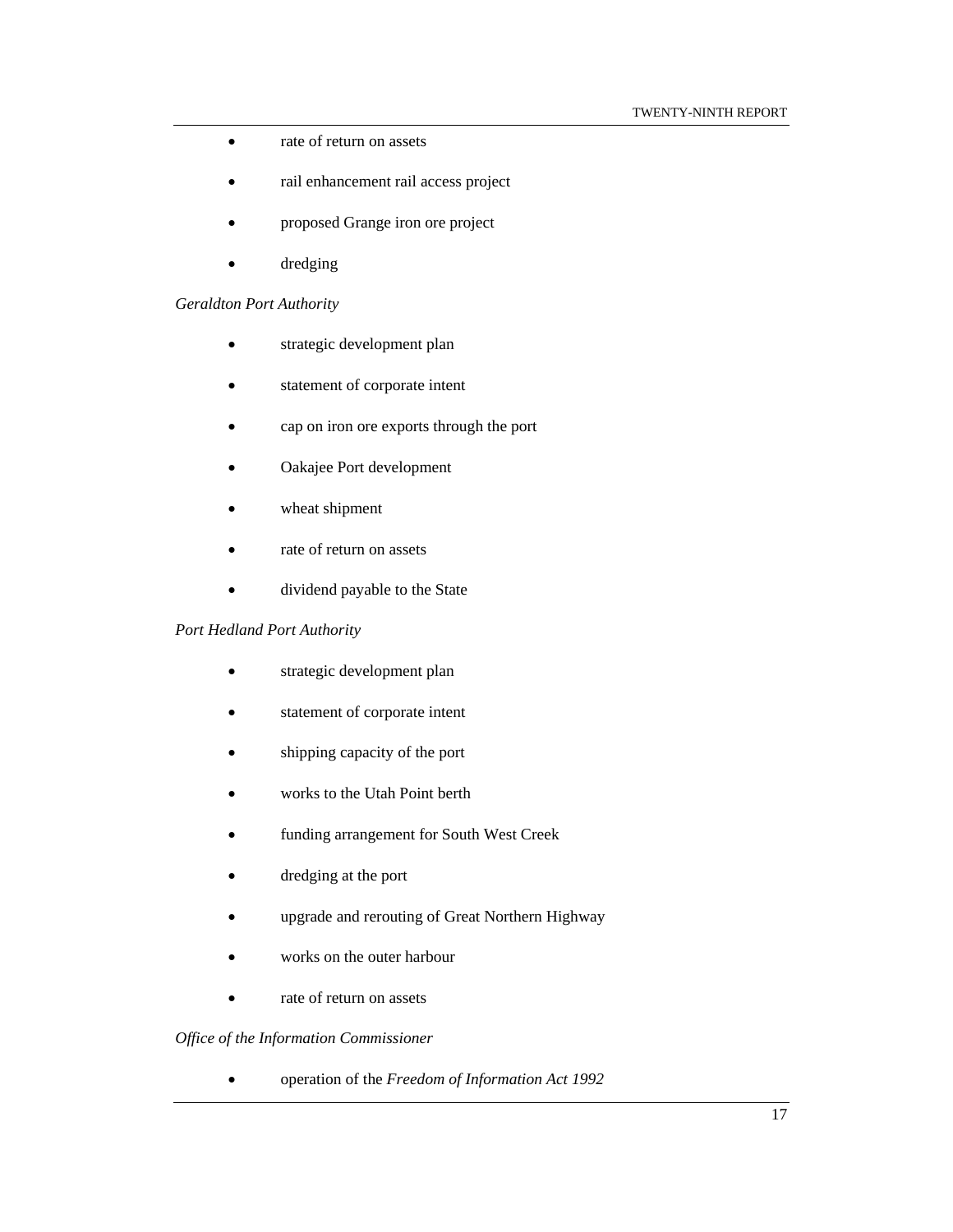- adequacy of the budget of the Office
- increase in the workload of the Office in the past year
- training programs run by the Office
- nature of Freedom of Information (FOI) requests referred to the Commissioner
- criteria considered by the Commissioner in making an assessment
- Department of Premier and Cabinet review of how agencies are dealing with FOI
- retention of documents by agencies
- length of time taken by the Office to process an application
- number of complaints by agency type
- requests for Ministers' credit card statements and diaries
- allocation of funding for 'advice and awareness'
- FOI coordinators workshops
- agency statistics published in the annual report
- adequacy of searches undertaken by an agency
- outcomes and effectiveness indicators

## *Rottnest Island Authority*

- allocation of funding for holiday and tourism facilities
- allocation of funding for maintenance of accommodation
- monitoring of the impact of increased visitor numbers on the natural environment
- fee increases
- ballot system for allocation of accommodation
- how the authority prioritises expenditure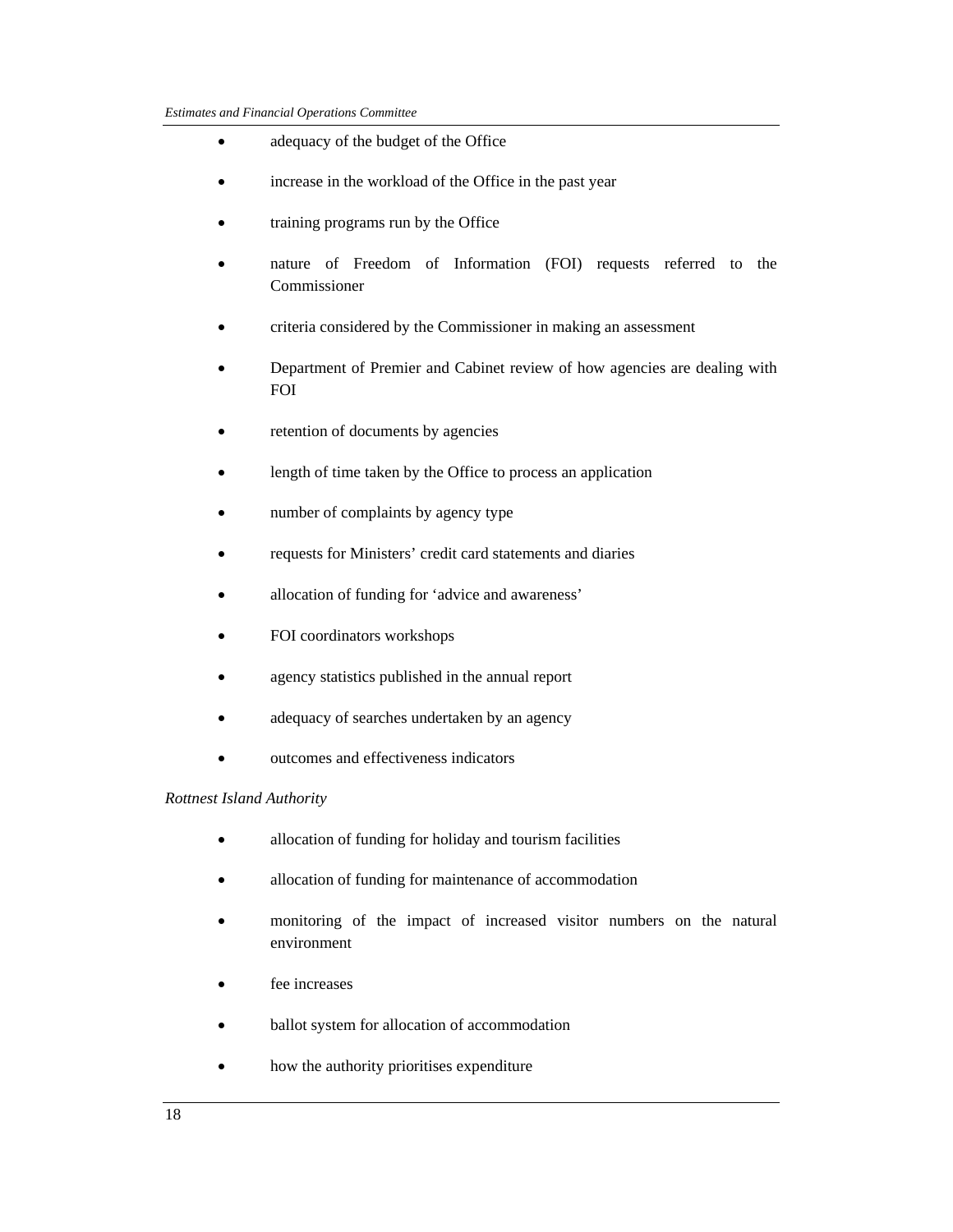- status of planned hotel
- the extent that the management of the built and natural environment is feasible to be financially self-sustainable
- amount in the budget allocated for the protection of natural and cultural heritage
- Rottnest Island management plan
- marketing and advertising
- grant funding from Treasury
- Indigenous and ecotourism products
- cash flows and costs
- visitor capacity survey
- issues related to Rottnest Island Facebook site
- implications of financial difficulties being experienced by a boat operator
- progress towards a carbon neutral status
- value of the work undertaken by volunteers
- risks to the island
- approach to climate change

## *Department of Sport and Recreation*

- three percent efficiency dividend savings
- allocation of moneys provided under the *Lotteries Commission Act 1990*
- breakdown of allocation of funds under 'grants and subsidies'
- Members Equity Stadium redevelopment
- operation of the new State basketball centre
- allocation of funding from the sport and recreation fund
- Subiaco oval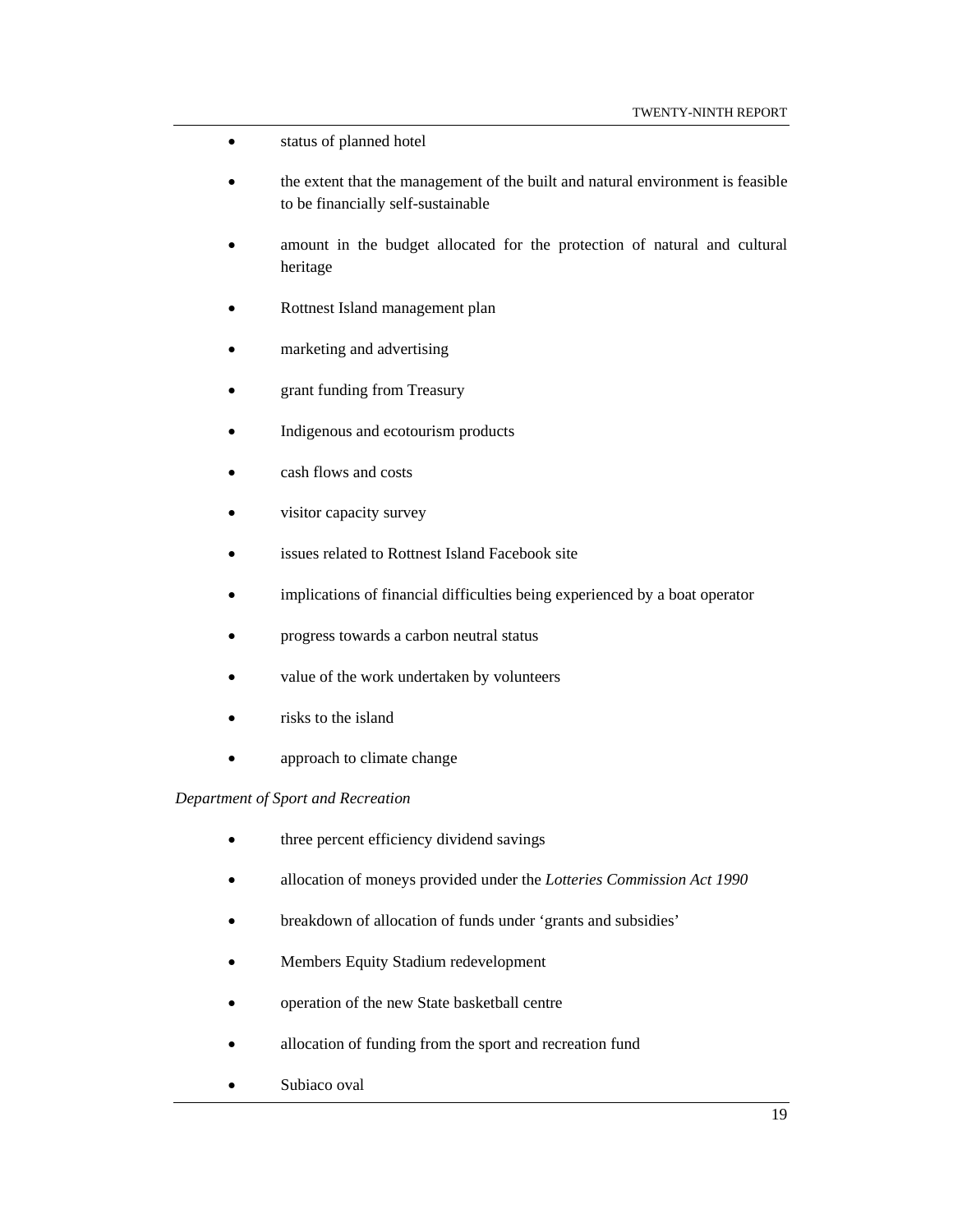## *Department of State Development*

- Oakajee port and rail project
- infrastructure requirements of the Oakajee industrial estate
- cap on iron ore shipments through the Geraldton port
- funding requirements and allocation for the proposed James Price Point Liquefied Natural Gas (**LNG**) facility
- status of the development of the proposed James Price Point LNG facility
- funding allocation to industry development and investment facilitation
- the role of the Department of State Development
- criteria to assess a projects viability
- mining companies interested in exporting through Oakajee port
- source of funding allocation to the Ord River project
- rate of return on the Ord River investment
- agreement with Ansteel to establish a steel mill
- measures to achieve the three percent efficiency dividend
- support for small business
- underwriting of the Gorgon project by the state and federal governments in relation to carbon sequestration
- status of, and funding allocation to, the Dampier Archipelago bilateral negotiations

## *Department of Indigenous Affairs*

- Aboriginal Lands Trust
- status of report into stolen wages
- review of *Aboriginal Heritage Act 1972*
- Closing the Gap' reform agenda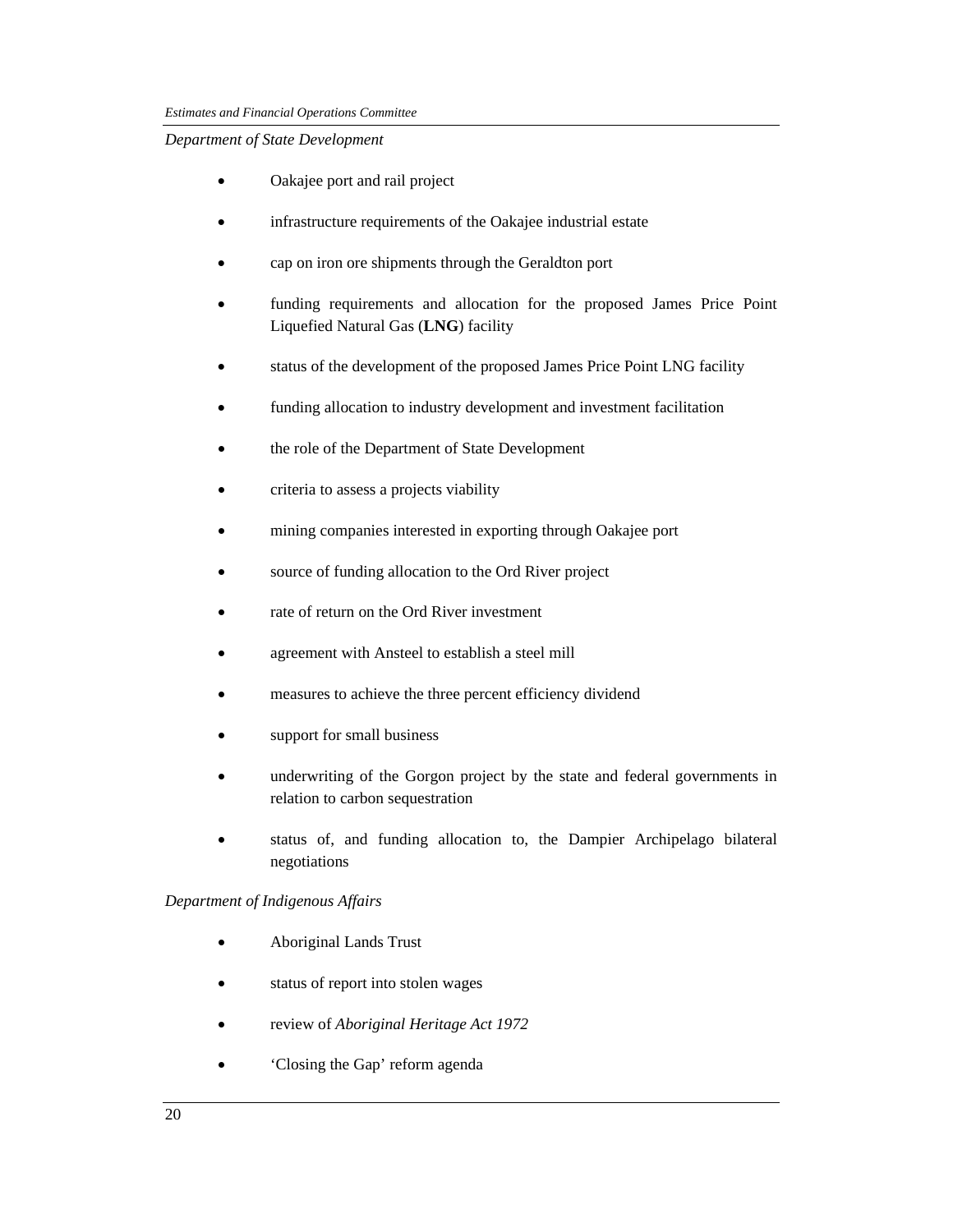- Aboriginal Cultural Material Committee
- remote Aboriginal communities framework
- Indigenous Implementation Board
- Aboriginal Affairs Coordinating Committee
- employment of Aboriginal and Torres Strait Islander people in the Department of Indigenous Affairs

*Department of Premier and Cabinet* 

- relationship between the Department and the Public Sector Commission
- Council of Australian Governments (**COAG**) reform agenda
- policy activities of the Department
- government action regarding antisocial behaviour
- services provided by the Department to cabinet
- lobbyists
- cost of establishing the Public Sector Commission
- budget for the government garage
- service provision to Members of Parliament
- the Department's role in cleaning up the West Atlas oil spill
- the Department's role in managing incidents, hazards and emergencies
- staffing cap across Ministerial offices

#### *Peel Development Commission*

- amount of Royalties for Regions funding
- allocation of Royalties for Regions funding
- economic development strategy
- allocation of Royalties for Regions funding to government agencies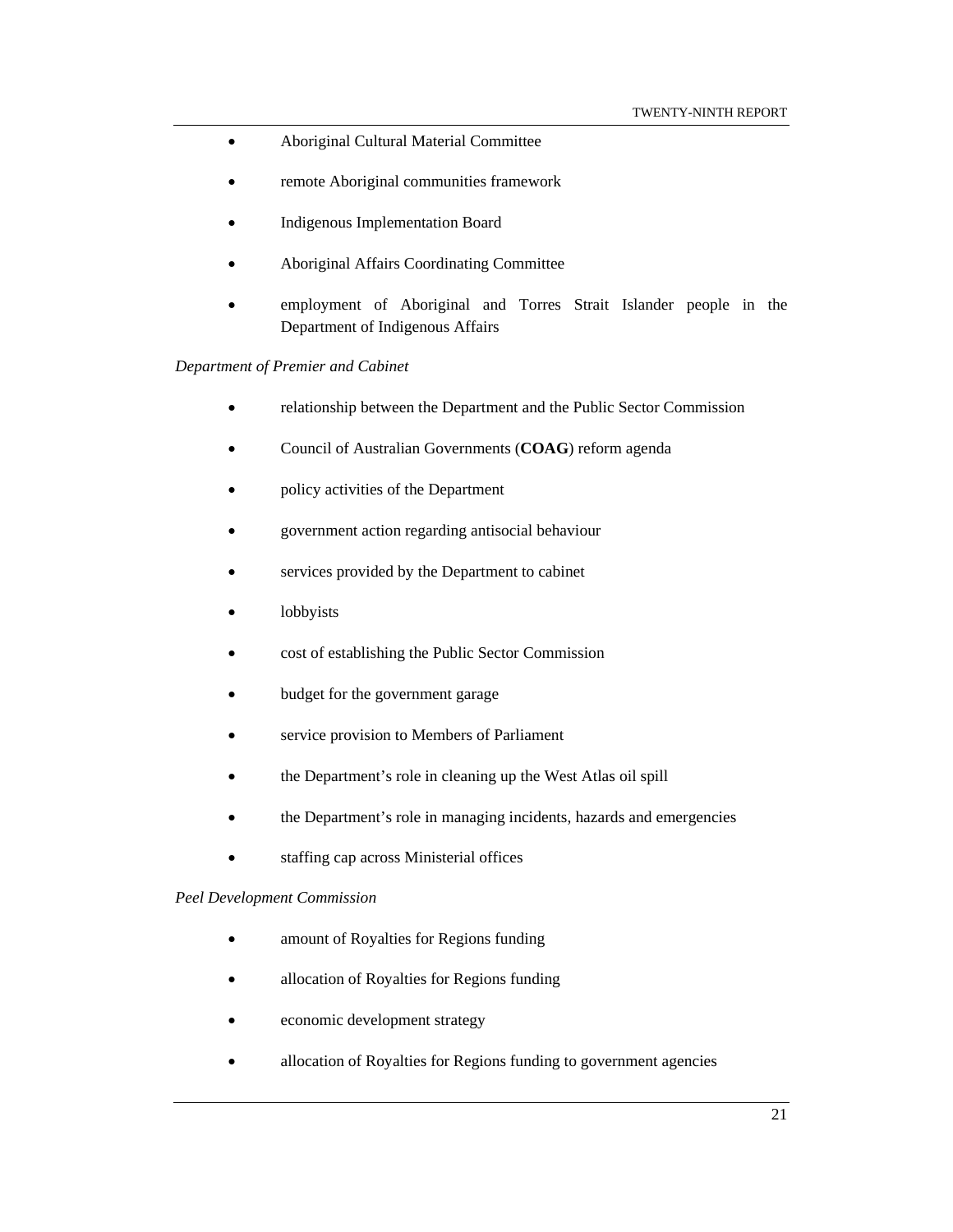- development of Nambeelup estate
- ministerial involvement in the allocation of Royalties for Regions funding
- funding towards infrastructure projects around the Boddington goldmine
- catchment management plan for the Peel-Harvey region
- reconciliation of financial statements in the budget with those contained in the annual report
- projects for the migrant population
- Royalties for Regions spending on environmental outcomes

#### *South West Development Commission*

- amount of Royalties for Regions funding
- allocation of Royalties for Regions funding to government agencies
- reconciliation of financial statements in the budget with those contained in the annual report
- funding to social infrastructure projects
- allocation of Royalties for Regions funding
- ministerial involvement in the allocation of Royalties for Regions funding
- assistance for migrants
- seminar on population change in the region
- seminar on climate change
- Bunbury-Zhujiang Business Relations Office
- interaction between development commissions on performance indicators
- staffing levels
- operating costs
- urban renewal plans for the town of Manjimup
- detail of the asset investment program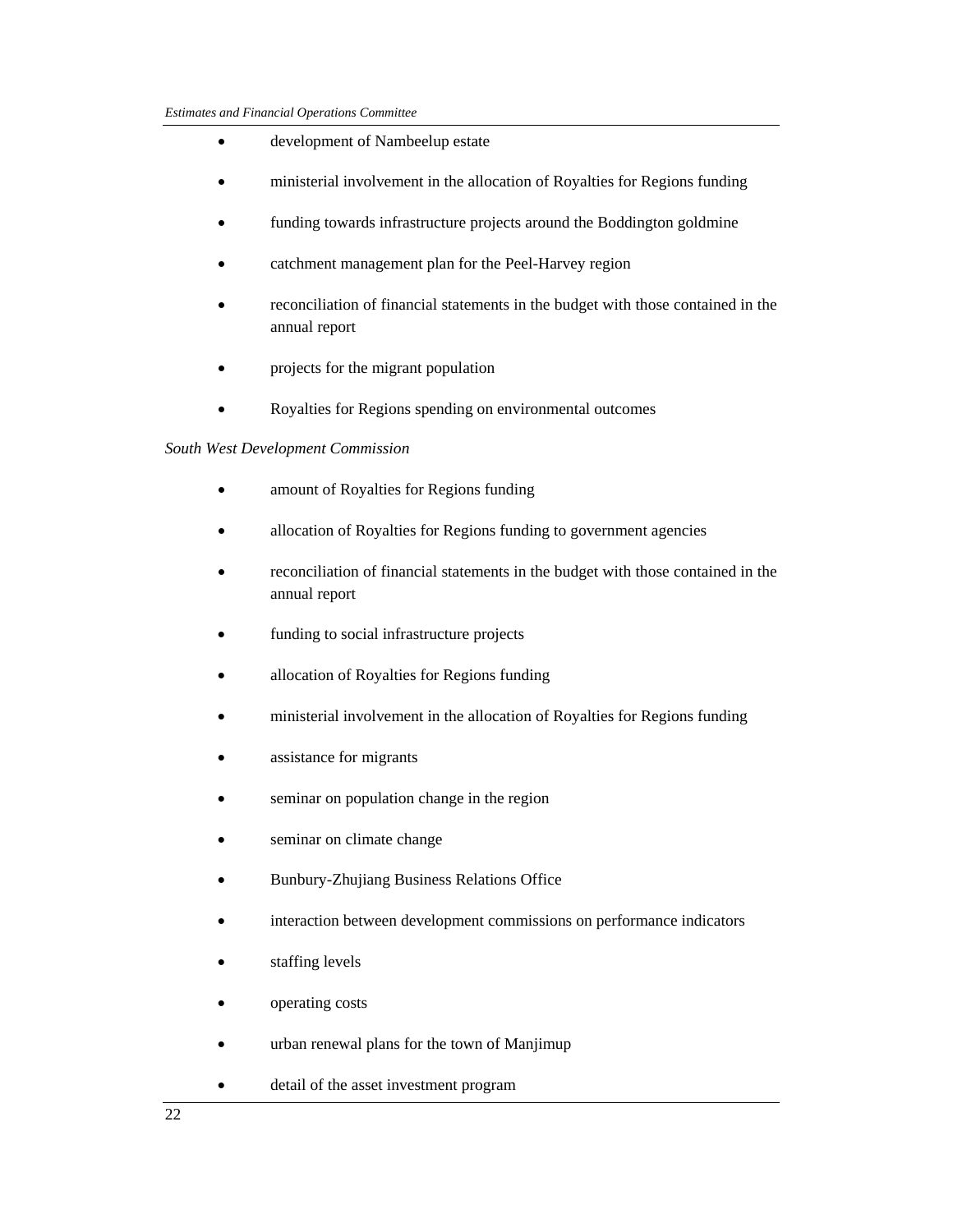## *Public Sector Commission*

- staff numbers
- organisation structure
- costs associated with the agency's establishment
- appointment process of directors general
- managing poor performance of a director general
- assessment of the independence of the public sector
- reform of the public sector
- leadership programs
- restructure of government departments
- legislation to regulate the conduct of lobbyists
- investigation of evidence received by the Corruption and Crime Commission in relation to lobbyists
- mentoring program for women senior executives
- recruitment of Aboriginal and Torres Strait Islander people
- reporting to the community
- cost of training courses in accountable and ethical decision making for ministerial staff
- review of the Heritage Council of Western Australia
- assessment and reclassification of positions within the Senior Executive Service
- average length of time an employee is on the redeployment list
- accountability training
- complaint handling and management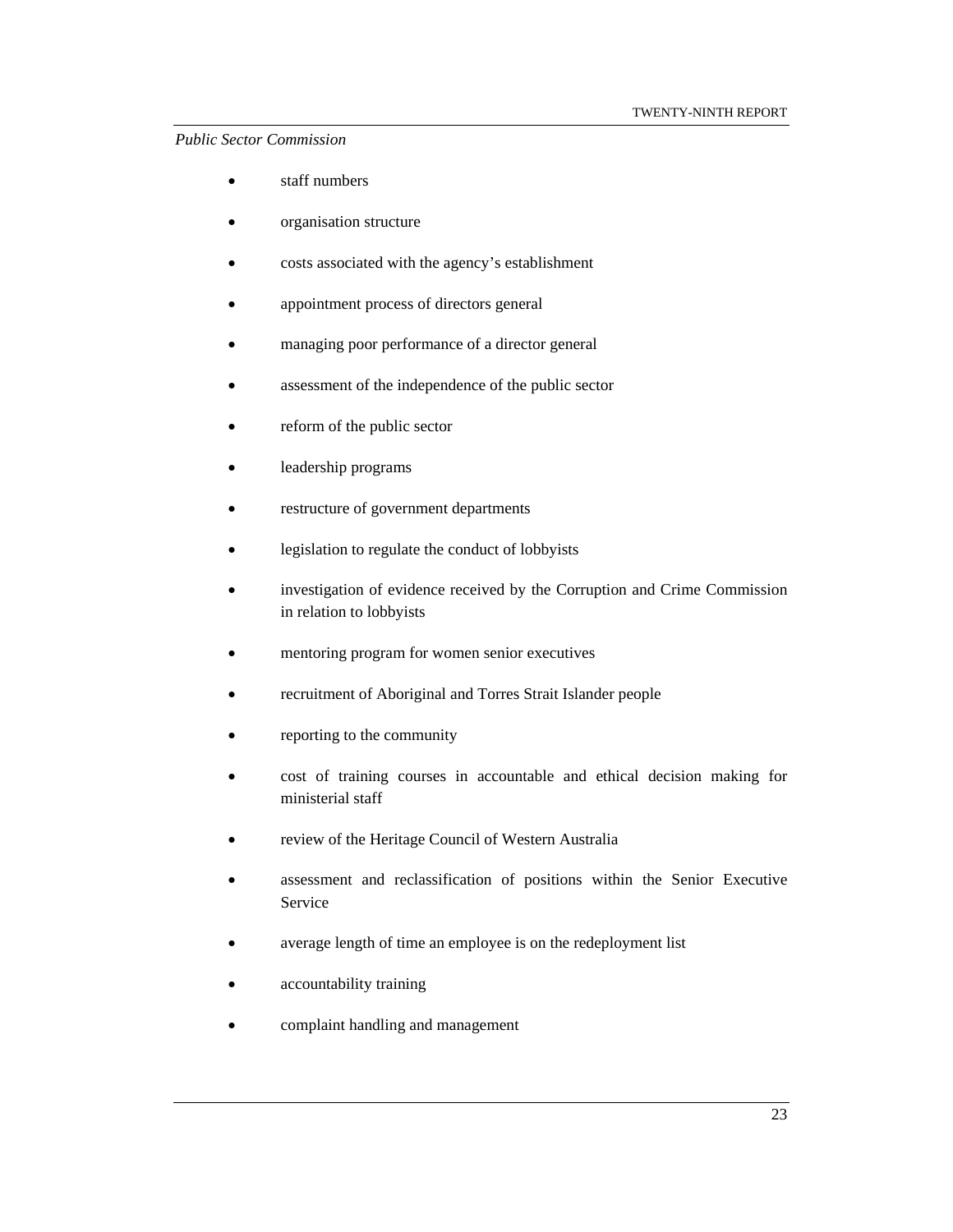## *Gascoyne Development Commission*

- minor grants scheme funding allocation
- regional development scheme funding allocation
- priorities of the Gascoyne Development Commission
- Royalties for Regions grant funding allocation
- funding for the Shark Bay marine rescue boat
- funding for the Mt Augustus and Gascoyne Development Task Force
- grants to government agencies
- consultation on the Gascoyne food bowl initiative
- strategies to address skills shortages in the fishing industry
- Gascoyne telecommunications working group
- population projections

## *Goldfields Esperance Development Commission*

- impact of the global financial crisis on the Goldfields and Esperance region
- status of BHP Billiton's Ravensthorpe Nickel operation
- current status of operations in Ravensthorpe
- Royalties for Regions grant funding allocation
- Goldfields Esperance Regional Development Scheme funding allocation to the miners hall of fame
- Goldfields Esperance transport upgrade program
- tourist road between Bremer Bay and Hopetoun
- population projections for the region
- setting infrastructure priorities
- Western Australian School of Mines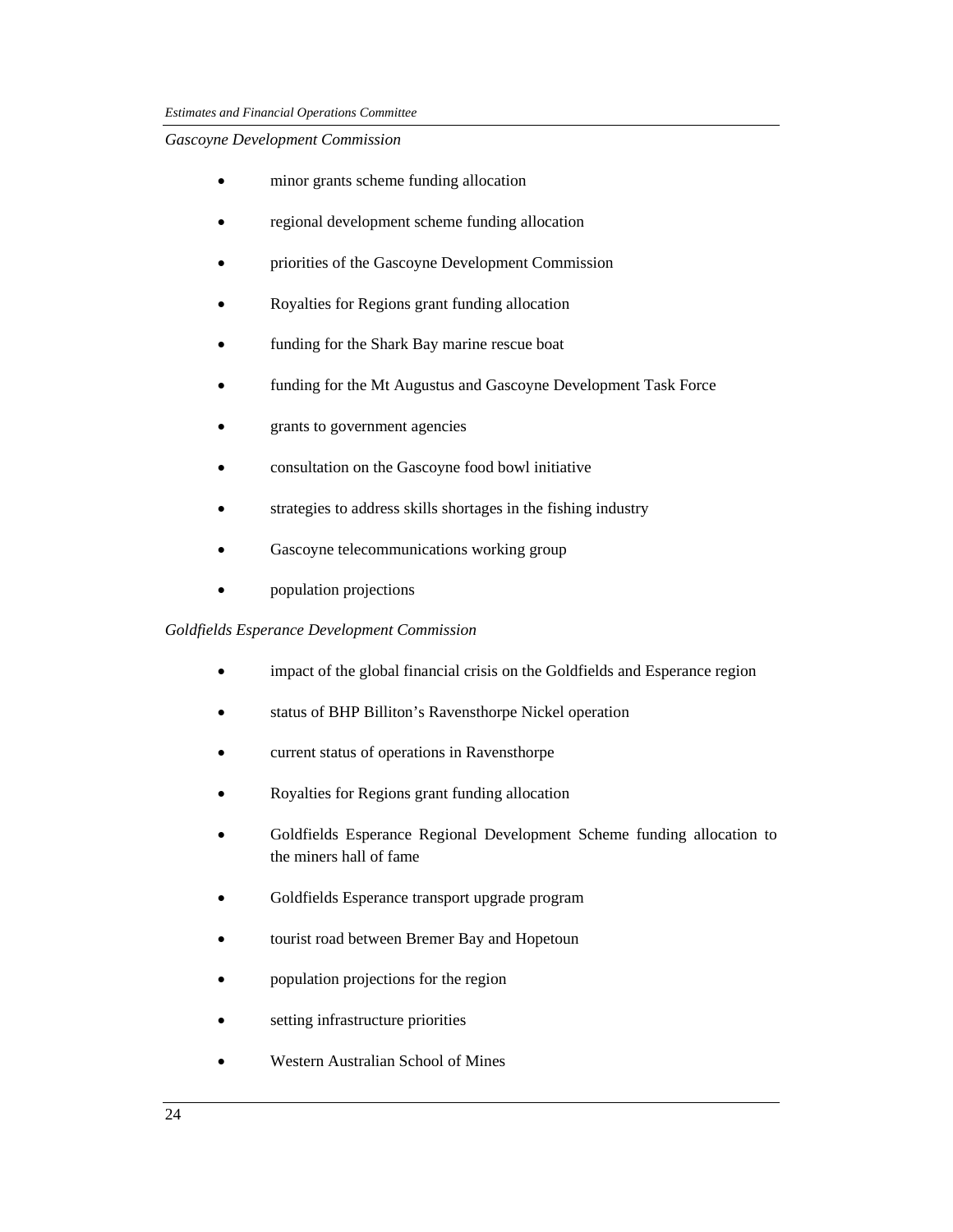- Great Western Woodlands project
- Gormley statues at Lake Ballard
- infrastructure upgrade support for the town of Menzies
- proposed biomass plant at Ravensthorpe
- attraction and retention of police officers, doctors, nurses and teachers to the region

#### *Great Southern Development Commission*

- Albany waterfront development
- Albany Entertainment Centre project
- management of the requirement for a 10 percent saving in expenditure on motor vehicles
- strategic priorities for power
- cost of administering Royalties for Regions grants
- outcome of the survey of Indigenous employment and training opportunities
- plantation timber industry development
- status of the light-rail infrastructure
- community, business and industry sector input into infrastructure requirements within the region
- involvement of the Commission in aged care issues and facilities
- variance between cash flow statements in the budget compared with the Annual Report

## *Kimberley Development Commission*

- Ord-east Kimberley expansion project
- native title settlement with the Miriuwung Gajerrong people
- Kimberley Regional Development Scheme funding allocation to the Wyndham Turf Club for racecourse stabling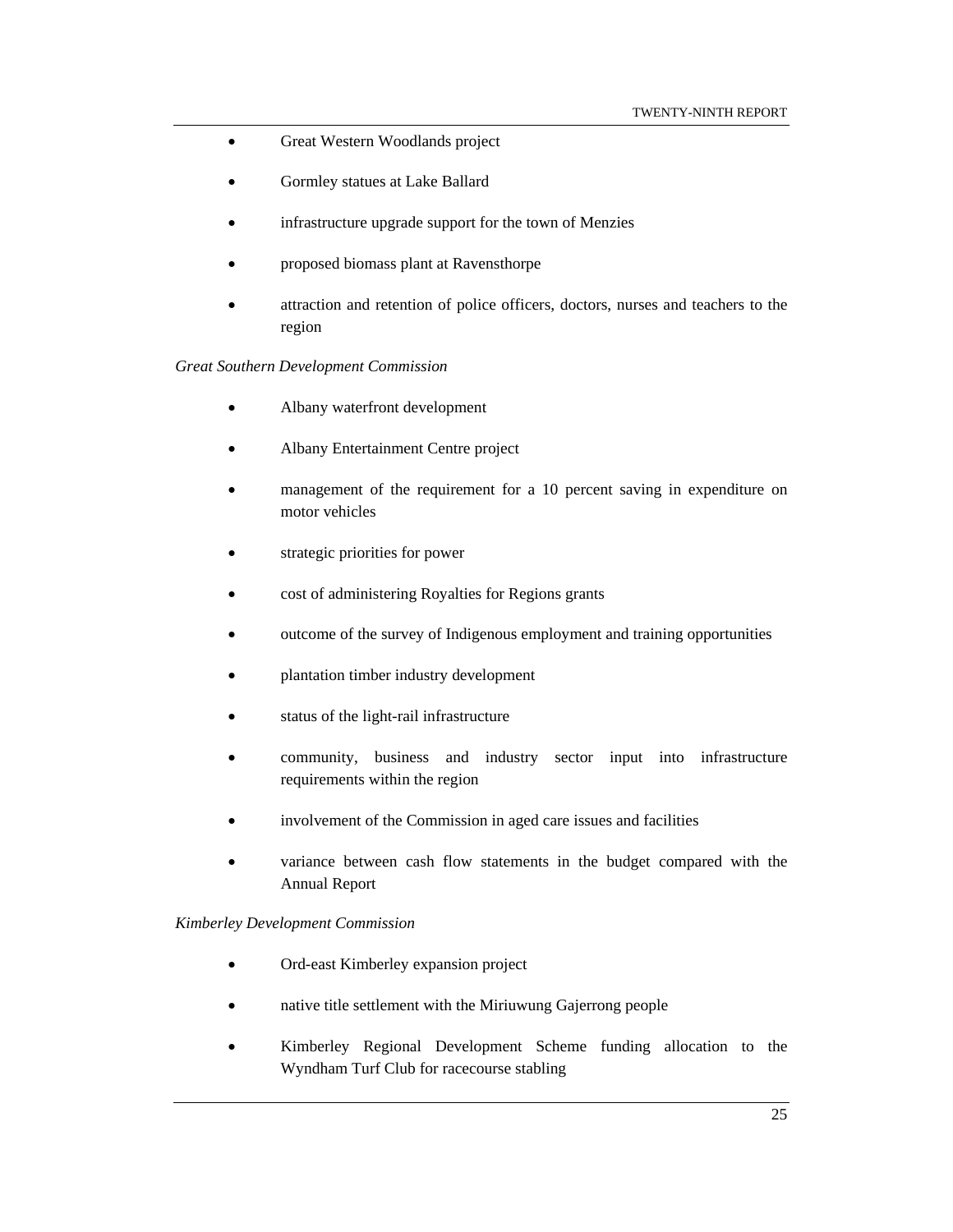- Kimberley Development Commission involvement in the Browse Basin and James Price Point development
- Argyle diamond mine underground project
- Indigenous employment and training

## *Pilbara Development Commission*

- residential land shortages in the Pilbara region
- increasing demand for housing
- population growth projections
- cost of housing rental in the Pilbara region
- utility capacity of towns in the Pilbara region
- survey of fly- in-fly-out workers
- Pilbara Cities plan
- qualified audit opinion from the Auditor General
- inappropriate use of restricted funds
- issues relating to staff retention
- financial controls of the Pilbara Development Commission
- funding for maintenance of infrastructure
- company involvement in Pilbara communities
- allocation of Royalties for Regions grant funding
- provision of health services

## *Mid West Development Commission*

- role in supporting and implementing programs for Indigenous communities
- Biddi Biddi project
- Square Kilometre Array project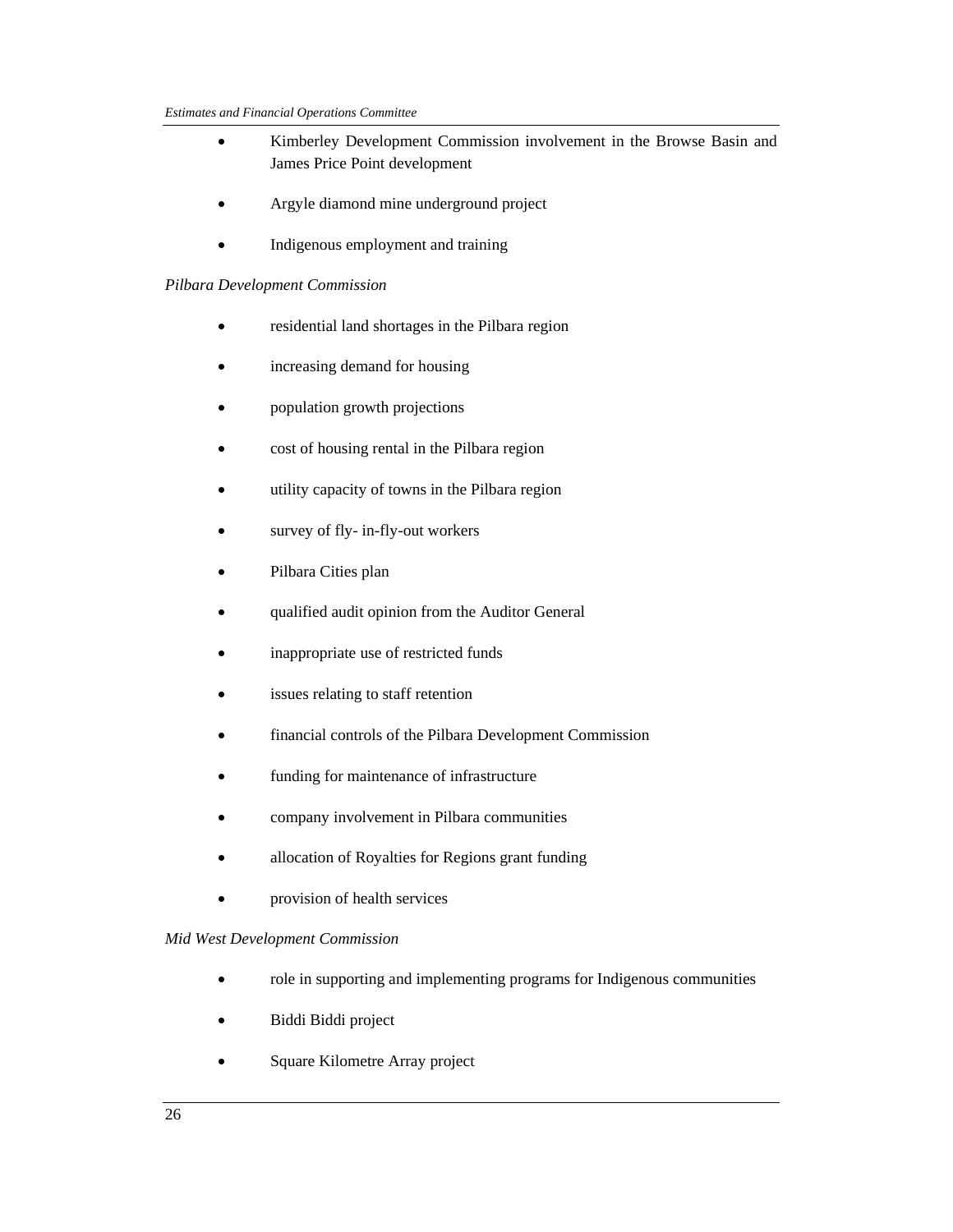- creation of new business opportunities in the region
- power line from Pinjar to Moonyoonooka
- Geraldton foreshore redevelopment

#### **Committee Comment**

- 2.13 The Committee was pleased with how the fifth series of Ongoing Hearings have been conducted, the breadth of agencies, the range of questions asked and the quality of the responses provided by agencies.
- 2.14 The Committee noted that there is a growing number of non-Committee Members attending the hearings. The Committee has established the Ongoing Hearings in order to provide Members with adequate time and opportunity to question government agencies in detail. The Committee encourages all Members of the Council to participate in order to ensure that an effective and worthwhile estimates process is conducted.
- 2.15 The Committee noted the growing public interest in the Ongoing Hearings as was reflected by media attendance at the hearings.

C. Watson

**Hon Giz Watson MLC Chair Date: 19 August 2010** 

**\_\_\_\_\_\_\_\_\_\_\_\_\_\_\_\_\_\_\_\_**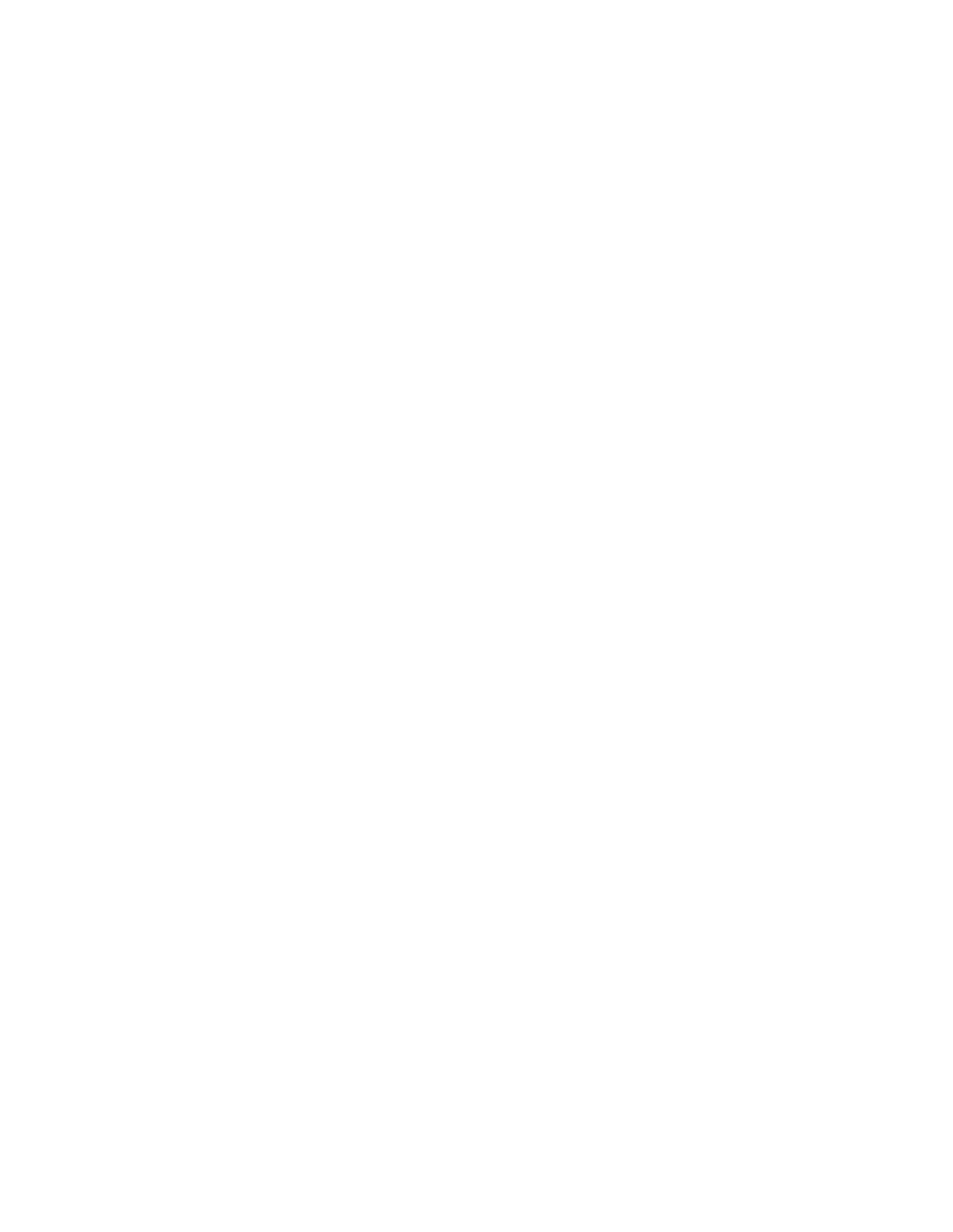# **APPENDIX 1**

# **PROCEDURE POLICY**

STANDING COMMITTEE ON ESTIMATES AND FINANCIAL OPERATIONS

#### 2009/10 ONGOING ESTIMATES HEARINGS PROCEDURE POLICY

- **CONDUCT OF THE 2009/10 ESTIMATES HEARINGS** 1.
- $1.1\,$ The Estimates and Financial Operations Committee (Committee) functions are to consider and report on the estimates of expenditure laid before the Council each year and on any matter relating to the financial administration of the State. The conduct of the estimates hearings is determined by the Committee in accordance with the Standing Orders of the Legislative Council.
- $1.2$ The Committee has adopted the following procedure for examining the annual estimates of expenditure:
	- intensive hearings after the budget papers are tabled in the House (annual hearings); and
	- ongoing hearings throughout the year (ongoing hearings).
- $1.3$ A Member of the Committee will preside over the estimates hearings and has those powers necessary or incidental to the maintenance of the orderly conduct of its proceedings.

#### 2. **SELECTION OF AGENCIES TO BE REVIEWED**

- $2.1$ The Committee will determine which departments/agencies are to be reviewed at annual hearings and ongoing hearings. To assist the Committee in making its determination, a survey will be distributed amongst all Members of the Legislative Council inviting suggestions. Members will be requested to advise the Committee of any specific area of interest with the department/agency, to ensure the attendance at the hearings of the relevant departmental/agency staff.
- CIRCULATION OF NOTICES, INVITATIONS AND PROCEDURAL GUIDELINES PRIOR TO THE 3. **HEARINGS**
- At the earliest possible opportunity, the Committee will issue notices, invitations and  $3.1$ procedural guidelines as follows:
	- an invitation to the Chief Executive Officer (CEO) and the responsible a) Minister/Parliamentary Secretary for each department/agency to be examined by the Committee to attend the estimates hearings, including the date and time of the hearing and this Procedure Policy; and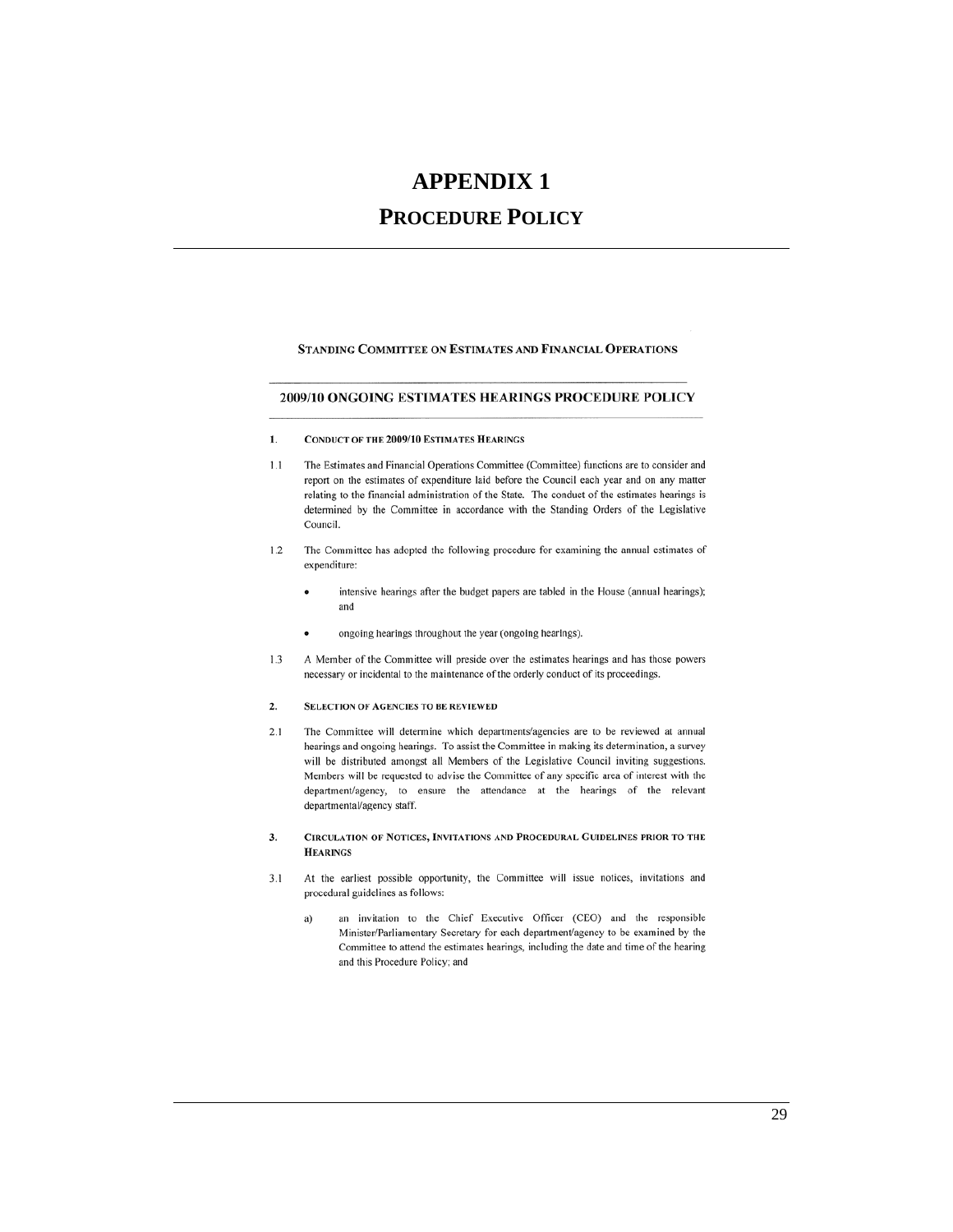Estimates and Financial Operations Committee

a notice to all members of the Legislative Council advising of the estimates hearings  $b)$ including the departments/agencies that will attend, the date and time of the hearings and this Procedure Policy.

 $\overline{2}$ 

Ministerial staff cannot be a substitute for a Minister /Parliamentary Secretary at a hearing.  $3.2$ 

#### 4. WITNESS INFORMATION SHEET

Departmental/agency staff appearing before the Committee will be requested to complete a  $4.1$ 'Witness Information Sheet' (a copy is attached at Appendix A). All the information sought is necessary to allow Hansard to meet various requirements involved in producing a final and correct document.

#### 5. **ASKING OF QUESTIONS**

- $5.1$ The Chair will facilitate the asking of questions by all Members present at a particular hearing (subject to time constraints).
- 5.2 The calling of questions is at the Chair's discretion. During the hearings, questions should be directed through, and be acknowledged by, the Chair.
- 5.3 Questions must relate to the 2009/10 Budget Papers, the content of the particular department's/agency's most recent annual report and matters relating to the financial administration of the State.
- 5.4 The Chair has the discretion to rule a question out of order in accordance with the Standing Orders of the Legislative Council.
- At the Chair's discretion, if there is a reasonable number of questions outstanding at the close 5.5 of a particular hearing these questions may be directed to the relevant department/agency in writing through the Chair. Outstanding questions should be handed to the Committee Clerk immediately after the close of each hearing for forwarding to the department/agency via the responsible Minister. Responses to such questions will be requested by the relevant department/agency within ten working days of receipt of the question. Should the agency be unable to meet this due date, the Committee is to be advised, in writing, as soon as possible before the due date. The advice is to include specific reasons as to why the due date cannot be met.
- 5.6 Responses to questions should be in accordance with the procedure set out in Appendix B.
- 5.7 Upon receipt of the department/agency's written response, the Chair will distribute the response to the Member who asked the question.

#### 6. **QUESTIONS TAKEN ON NOTICE**

 $6.1$ Questions that are asked during the hearings which the departmental/agency representatives then present are unable to answer prior to the end of the hearing will be taken on notice. Each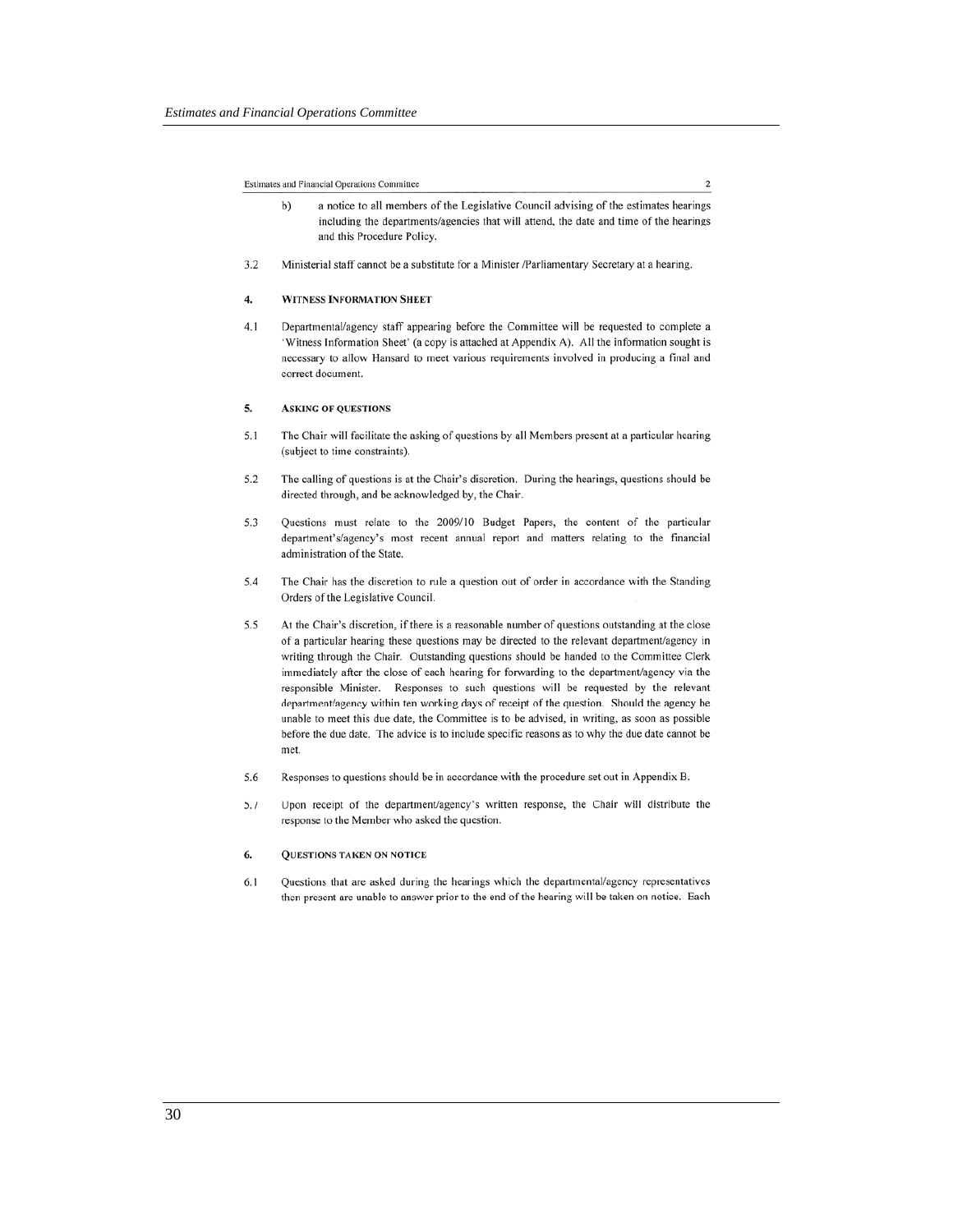Estimates and Financial Operations Committee

 $\overline{3}$ 

question taken on notice during the hearing will be allocated a number by the Chair to facilitate identification of the question in Hansard.

- Following each hearing, the Committee Clerk will forward a copy of all questions taken on 6.2 notice, as they appear in the uncorrected Hansard, to the office of the Minister responsible for the relevant department/agency, copied to the relevant department/agency CEO. Departments/agencies responding to questions taken on notice should do so through their responsible Minister.
- Responses to questions should be in accordance with the procedure set out in Appendix B. 6.3 The department/agency's response to the questions on notice, and other supplementary information, should be provided in both hard copy and electronic e-mail, in Word format.
- 6.4 Responses are required within ten working days of the Committee Clerk's initial forwarding date of questions to the responsible Minister. Should the agency be unable to meet this due date, the Committee is to be advised, in writing, as soon as possible before the due date. The advice is to include specific reasons as to why the due date cannot be met.
- 6.5 Upon receipt of the department/agency's written response, the Chair will distribute the response to the Member who asked the question.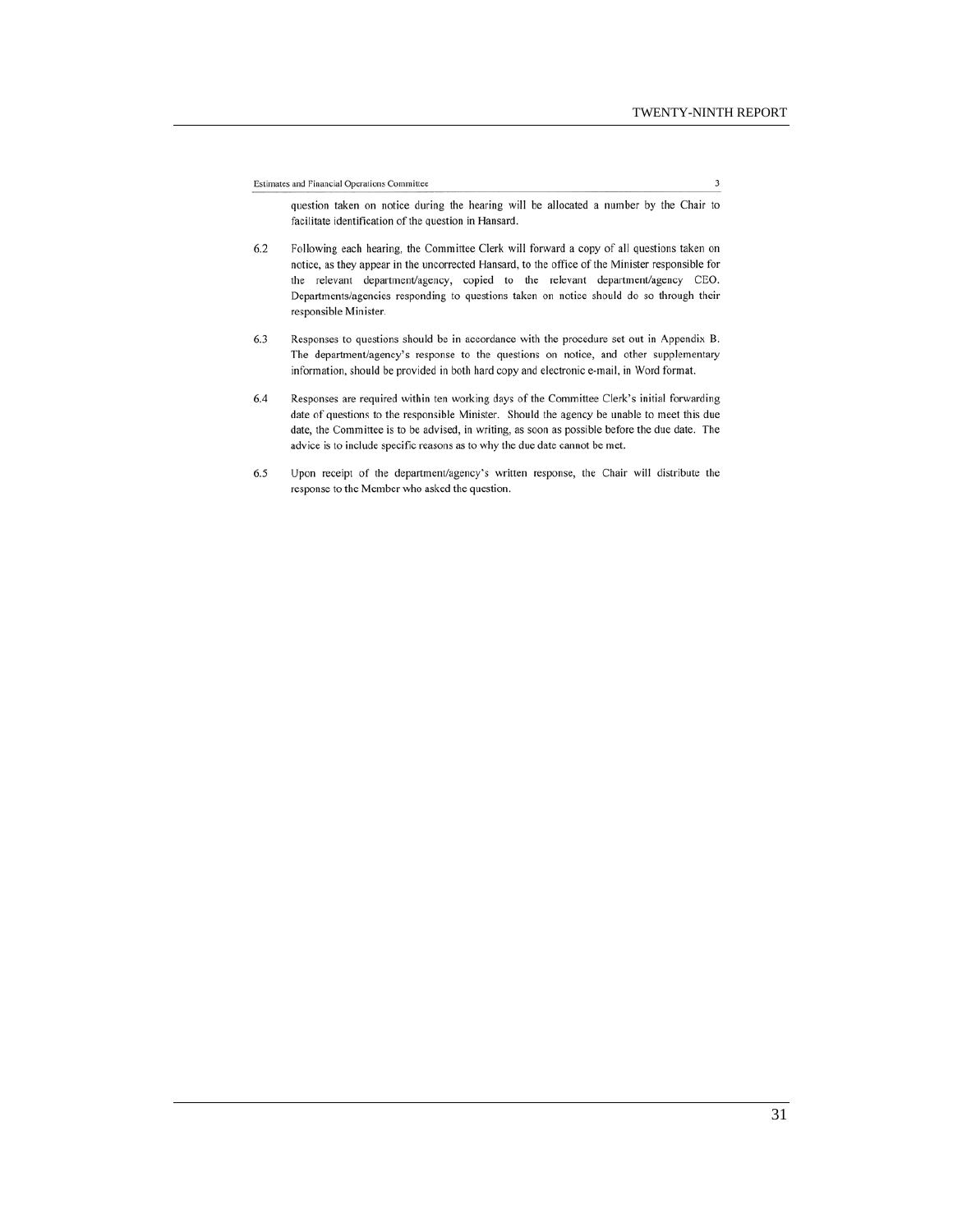## **APPENDIX A**

#### **Committee Hearings Information for Witnesses**

Important: Please read the following notes before giving evidence.

| Full Name: (Title)                | (First Name) | (Last Name) |  |
|-----------------------------------|--------------|-------------|--|
| <b>Title of Position Held:</b>    |              |             |  |
| <b>Business Name and Address:</b> |              |             |  |
| Telephone:                        |              | Fax:        |  |
| Signature:                        |              | Date:       |  |

#### Introduction

A committee hearing is a proceeding in Parliament. As such, you must not deliberately 1. mislead the committee and you must respect the members of the committee and the committee's orders and procedures. If you do not comply with these requirements, you may be subject to legal penalties.

#### What happens at a hearing?

- Committees are made up of members of Parliament. Usually there are 5 8 members on a  $\overline{2}$ . committee.
- You will be escorted to the committee's meeting room by one of the committee's staff. 3. After you are seated, the chairperson of the committee will ask you:
	- to take the oath or affirmation; a.
	- to state your full name, address and the capacity in which you appear before the b. committee; and
	- if you have read and understood these notes.  $\mathbf{c}$ .
- The chairperson may invite you to make an opening statement to the committee.  $4.$
- 5. The chairperson will then ask you a series of questions, following which other members of the committee may ask you more questions. If other members of the Legislative Council are present, they may also ask you questions. With limited exceptions (discussed below) you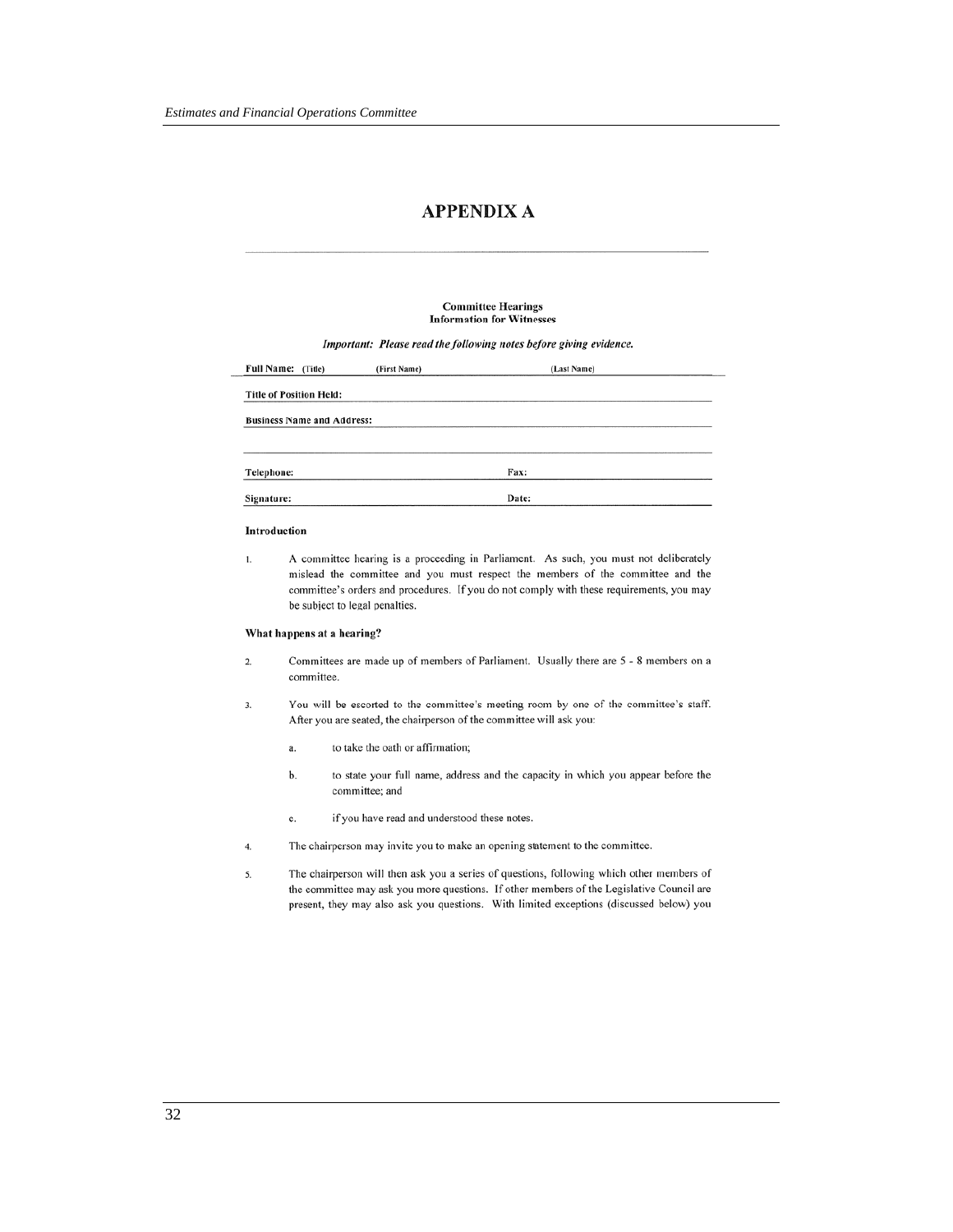must answer questions you are asked.

6. The chairperson may invite you to make any additional comments you consider necessary.

#### Parliamentary privilege

 $\overline{7}$ Parliamentary privilege provides protection for what is said in parliamentary proceedings, so that what is said in such proceedings may not be the basis of a suit in defamation. However, it is only the authorised Hansard report, or that of an accredited media reporter, which is protected when what is said in the proceeding is related outside the confines of Parliament. Similarly, parliamentary privilege means that what you have said to a committee cannot be used against you in a subsequent related proceeding in a court or tribunal. The purpose of parliamentary privilege is to enable parliamentarians and witnesses to speak candidly without fear of legal repercussions.

#### **Your entitlements**

- In giving your evidence you are entitled to: 8.
	- access to relevant documents;  $(a)$
	- $(b)$ raise any matter of concern to you relating to evidence to be given or documents produced;
	- $(c)$ benefit of counsel<sup>1</sup>;
	- $(d)$ request that all or part of your evidence to be given in private session and for an order restricting publication of, or access to, that private evidence;
	- $(e)$ decline to answer a question or produce a document on the grounds that the question is unlawful or outside the scope of the matters in issue or under inquiry;
	- $(f)$ be informed before your evidence is given that if part of it might incriminate you or another person, that fact should be made known to the committee before that part is actually given;
	- $(g)$ know of and, if desired, rebut any allegations made against you whether or not those allegations amount to criminal conduct or dealing;
	- $(h)$ a reasonable opportunity to correct errors in a transcript of evidence; and
	- $(i)$ provide supplementary or new evidence.

#### Is your evidence public or private?

 $\overline{Q}$ Most hearings of standing committees are public. In other words, members of the public and

This means that you are entitled to have counsel (a legal advisor) present with you to advise you. It does not mean that you are entitled to be represented by counsel who responds to the committee on your behalf.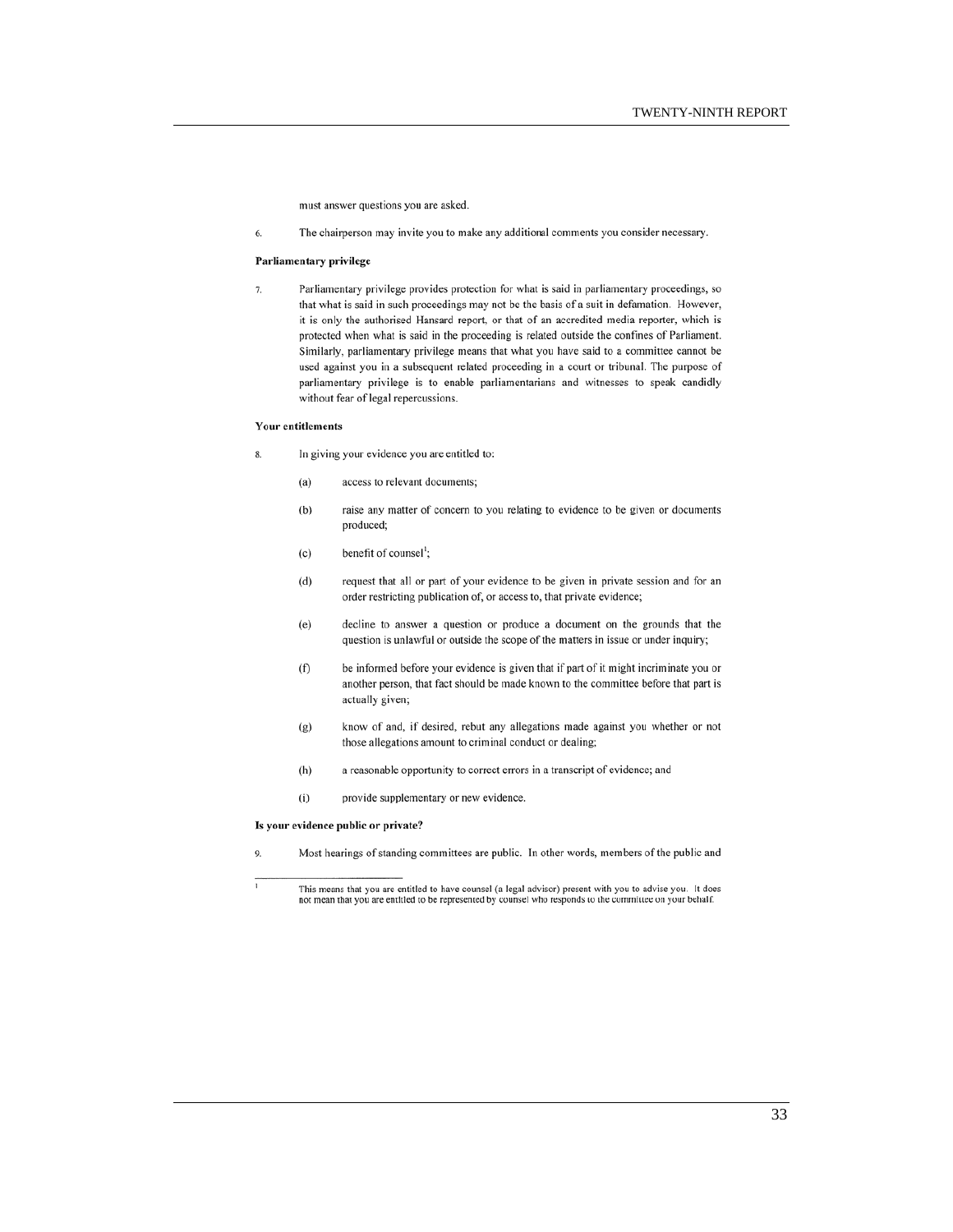the media may attend the hearings and the proceedings may be reported. In contrast, most hearings of select committees are private, which means that members of the public and the media may not attend them. If you are uncertain as to whether your hearing is private or public, ask the committee's staff before the hearing or the chairman of the committee before you start giving evidence.

- 10. It is important that any request for the committee to prohibit publication of all or part of your evidence, or your identity, be made prior to giving the relevant evidence. You should be prepared to state why you want it confidential. If the committee grants your request, the public and media will be excluded from the hearing.
- The committee may also decide that all, or part, of the hearing should be in private,  $11.$ particularly if the evidence adversely reflects on a third person or the matter being investigated is subject to legal proceedings.
- $12.$ You should note that the committee retains the power to publish any private evidence. The Legislative Council may also authorise publication. This means that even your private evidence may become public.

#### If you are a public servant

Public servants appearing before a committee in that capacity are entitled to refuse to answer  $13.$ questions on matters of policy. The committee must direct all such questions to the responsible Minister.

#### You must not disclose evidence given in private session

- $14.$ You must not publish or disclose any evidence given to a committee in private session unless that evidence has been reported to the Legislative Council in a public document. Premature publication or disclosure may:
	- constitute a contempt of the Legislative Council; and a.
	- b. mean that the publication or disclosure of the relevant material is not subject to parliamentary privilege.

#### Transcript of your evidence

A transcript of your evidence will be made and sent to you for correction of typographical  $15.$ and transcription errors. You should not discuss your evidence until the Hansard report is finalised. Please see the letter that will accompany the uncorrected transcript in this regard.

#### Threats or intimidation

If you have been threatened or intimidated by any person in respect of giving your evidence  $16.$ to the committee, you should immediately inform the committee or one of its staff.